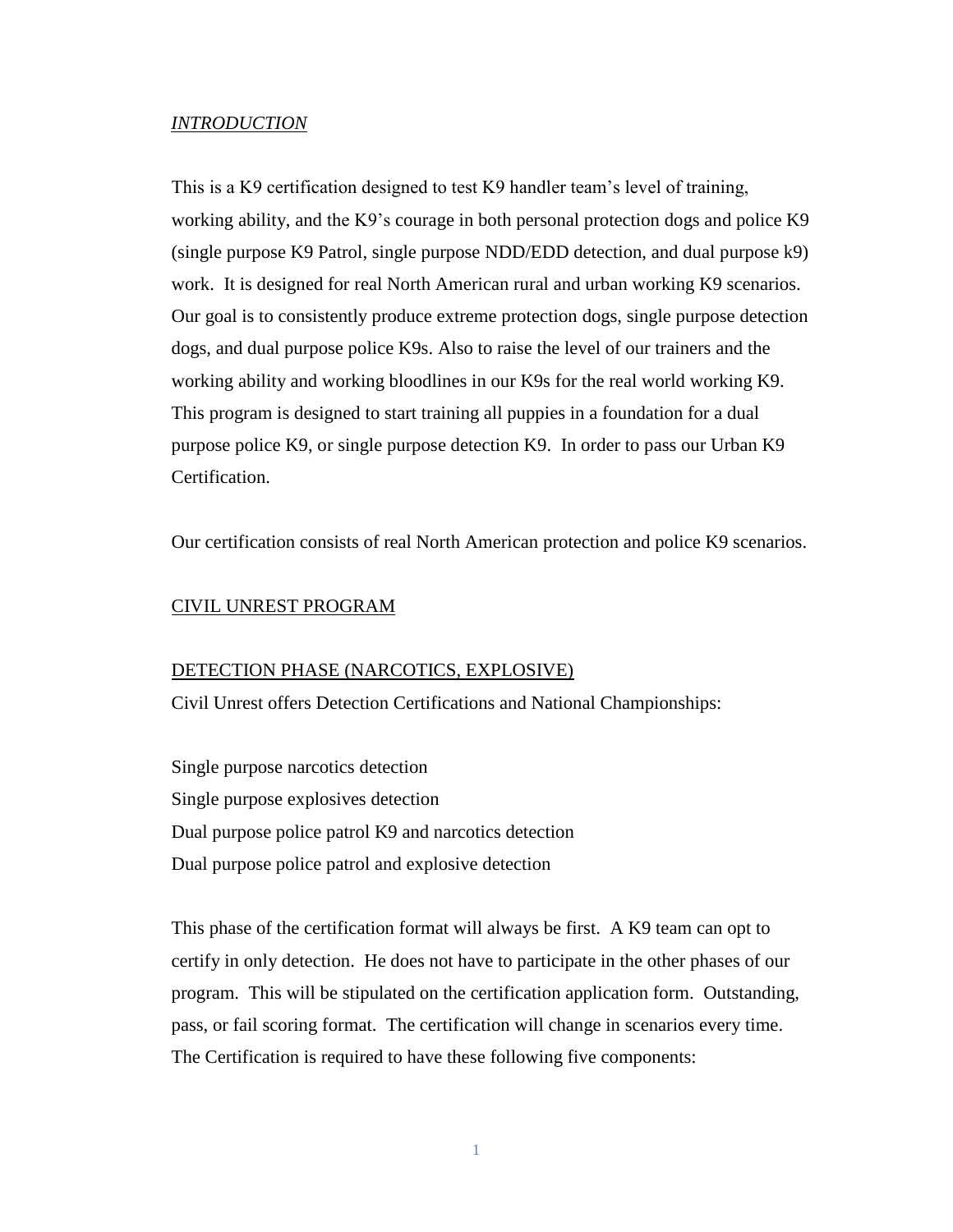Open area nose search Indoor furniture, lockers search Five boxes one box with odor Three vehicles search Multiple luggage search

Types of odors required to certify:

(Small plastic zip lock bag, nylon, or cloth bag full of high quality pseudo narcotics or explosives).

# NARCOTICS:

| Marijuana   |
|-------------|
| Cocaine     |
| Meth        |
| Heroin      |
| <b>MDMA</b> |

## EXPLOSIVES:

RDX **SEMTEX** TNT Ammonium Nitrate Sodium Chlorate

The odors must only be handled by the certification assistant wearing rubber gloves before he hides it for the judge. The K9 must always be behind the blind or asked to leave the room. The judge will always ask the k9 handler what type of detection training has the k9 received narcotics or explosives? Aside from the fact. It has been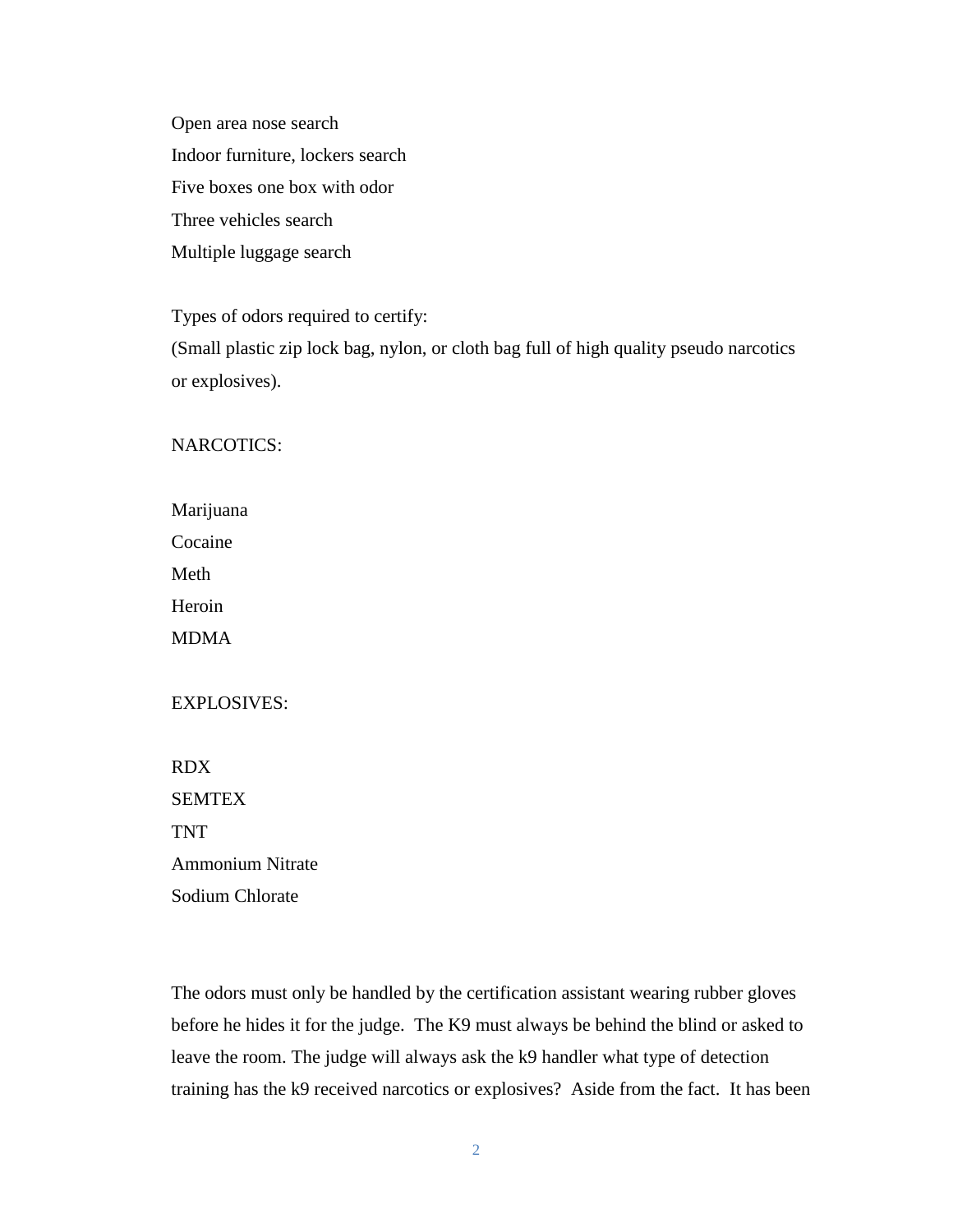declared on the certification application. To make sure. Then the judge will use the appropriate odor for each k9. Then both the K9 and the handler must place themselves in the blind, or will be asked to leave the room. They are not allowed to see where the odors will be placed. The certification attendant will hide the odors where the judge decides. The K9 handler team will be asked to come out of the blind or enter the room and take the starting position. They must wait on the judge to signal. Then the handler can send his K9 to search the room or area. If the odor is found by the K9. He must never touch the find. He must never show aggression towards the odor, or people. It has to be a passive indication. It must be a sit, or down within one yard of the odor with a stare or at least facing in the direction of the odor.

Once the K9 indicates the handler is allowed to reward his K9 with a retrieve article or food treat. Once the reward is finished. The Judge will signal the Handler to remove his K9 from the room or search area. Then the exercise will end.

All searches will have a time limit of 4 minutes. The outdoor area will be a 30 yard square. All hidden odors must out of site of the K9. It has to be a nose search. The indoor area or room must not exceed a 30 yard square. It must be at least 500 square foot room. There must be a minimum of 3 vehicles. One is required to be searched inside. The other two vehicles searches are outside. The odors will be hidden in a different area of the chosen vehicles for each K9. There must be a minimum of ten pieces of luggage. The must be a minimum of five boxes.

If the K9 finds the odors under 2 minutes with no penalty. He will be scored outstanding. If the K9 finds the odors from 2 minutes to under 4 minutes with no penalty he will pass. If he does not find the odors in any or all searches, 100% of the times, or commits a penalty, or if he exceeds the 4 minutes. He will fails.

## *CIVIL AGRESSION TEST*

The Civil Aggression Test will always go second. After the Detection Phase. In our program we have two certifications containing bite work: Protection K9 and Urban

3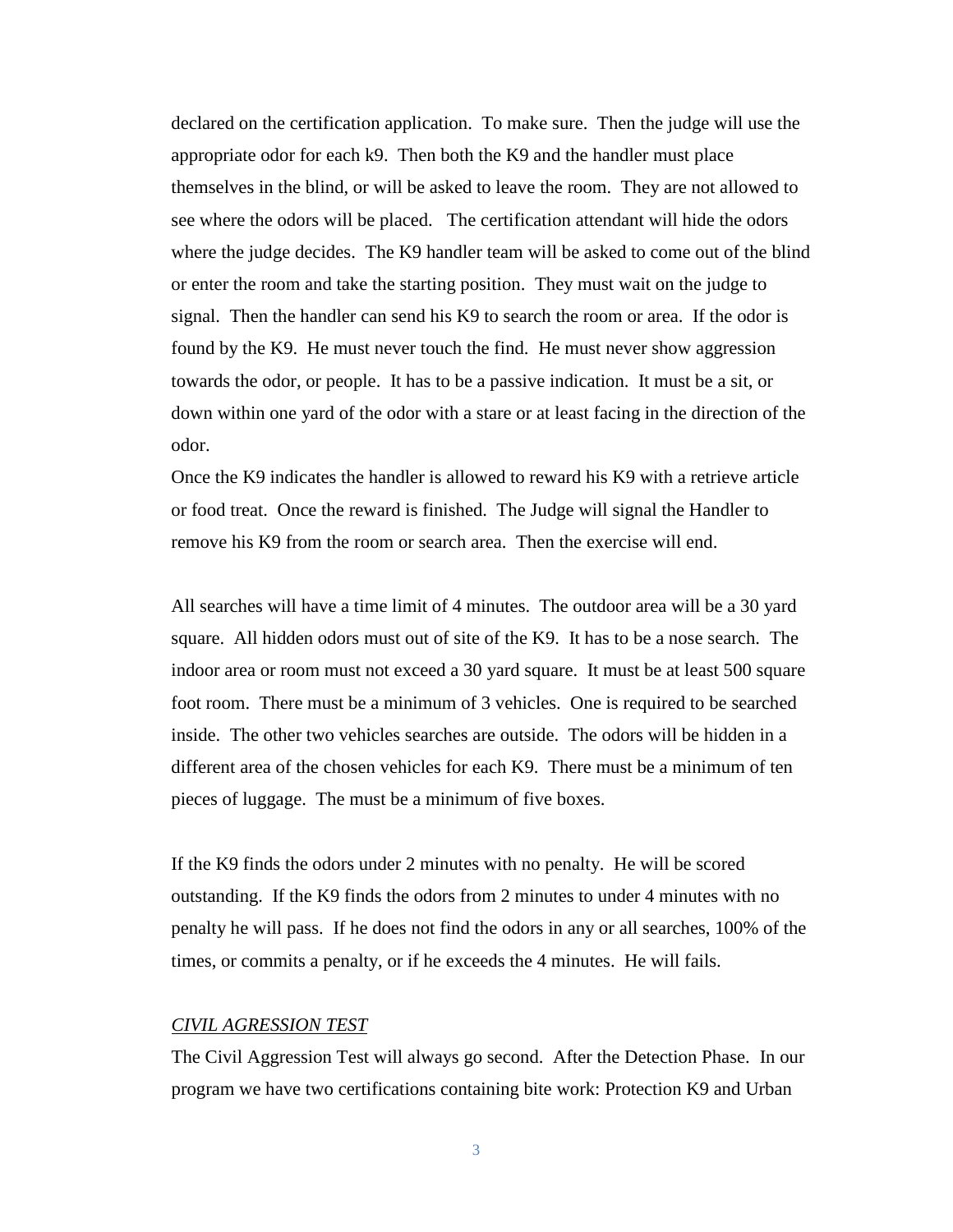K9. Before you can attempt the Protection K9 Certification, you must first prove that your K9 can focus on a man without training equipment on, to show he is street worthy.

In the Test the dog will be on leash in a sit, stand, or down next to the handler. Two yards away, the trial assistant will place a sleeve and a suit jacket or pants on the ground in front of him. The decoy with no equipment on will approach in the direction indicated by the judge. The decoy will stand one yard behind the equipment without showing aggression at all wherever the judge places him. The judge will ask the handler to give his dog the alert command. The dog must show aggression toward the decoy without trying to bite the equipment. The judge will position the decoy in different places. The Judge will then ask the handler to give his dog the be still command. When the handler gives the command, the dog must comply and go back to the same position he started from. No biting of the decoy is required. If the K9 does not try to bite or focus on the equipment, and stays focused on the civil decoy, then he/she will pass. If he bites the equipment or ignores the decoy he/she will fail. This preliminary qualification test is on leash.

#### *PROTECTION K9 CERTIFICATION EXERCISES*

(Personal Protection Dog Certification - Entire Program off leash)

#### **OBEDIENCE**

- 1. Heeling off leash
- 2. Changes of Positions
- 3. Long Down
- 4. Food Refusal
- 5. Send Away & Call Back

#### **BITEWORK**

- 6. Short Attack
- 7. Muzzled Short Attack
- 8. Stop Attack
- 9. Defense of the Handler
- 10. Hidden Sleeve Attack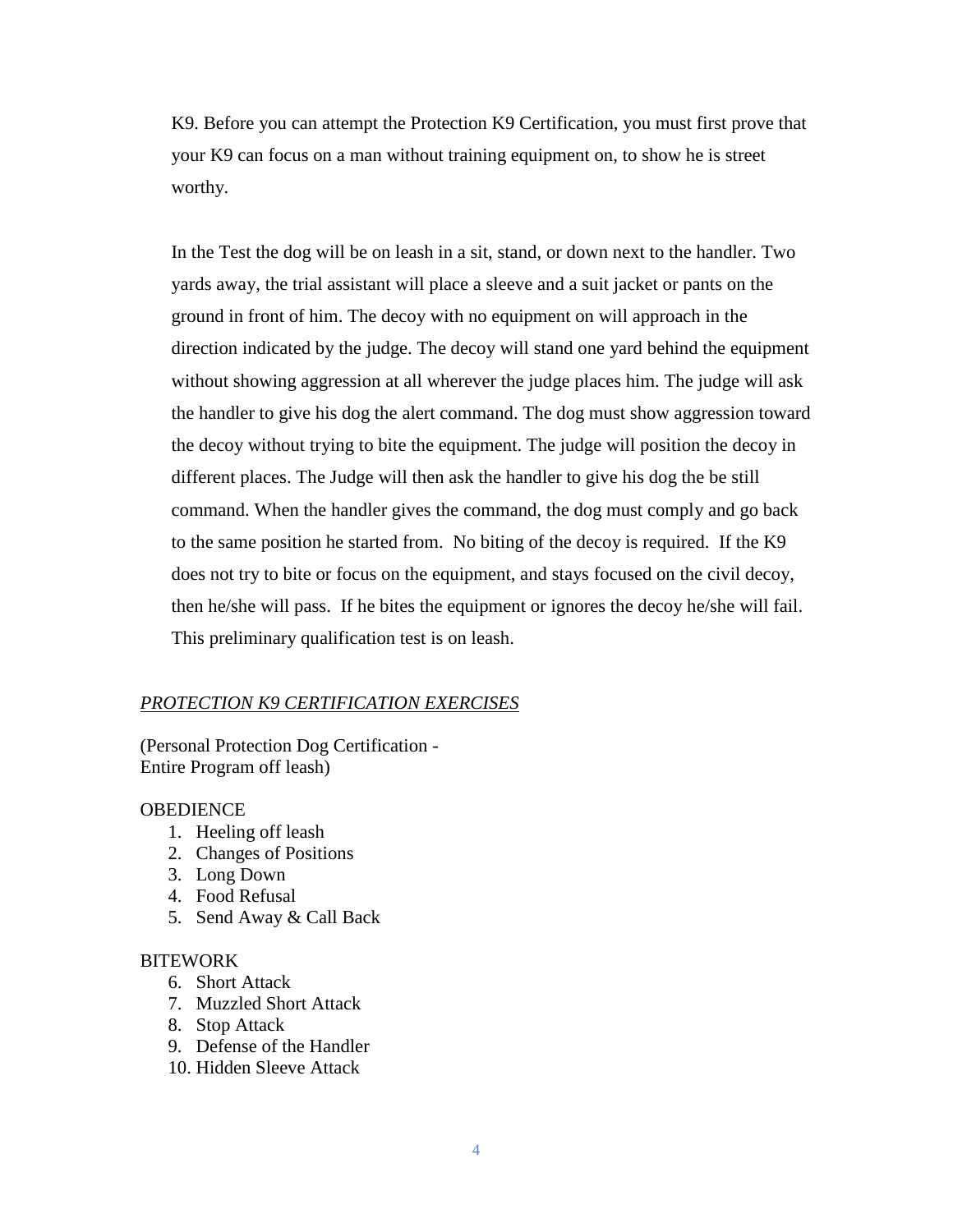## OUTSTANDING/PASS/FAIL

## URBAN K9 CERTIFICATION

(Single Purpose Police Patrol K9 Certification)

- 1. Heeling off leash
- 2. Changes of Positions
- 3. Long Down
- 4. Food Refusal
- 5. Send Away & Call Back
- 6. Article Hunt
- 7. Long Attack
- 8. Find and Bite the Man
- 9. Stop Attack
- 10. Muzzle Attack
- 11. Hidden Sleeve Attack
- 12. Defense of the Handler
- 13. Hurdle with a Ditch
- 14. Long Jump with a Ditch
- 15. The Wall

## OUTSTANDING/PASS/FAIL

## *JUMPS*

The jumps will always follow the article hunt. It will be optional for the handler to decide the order of the following jumps; 1-Hurdle, 2-Hurdle with a Ditch, 3-Long Jump with ditch, 4-The Wall. The handler must inform the judge of the order change prior to the certification.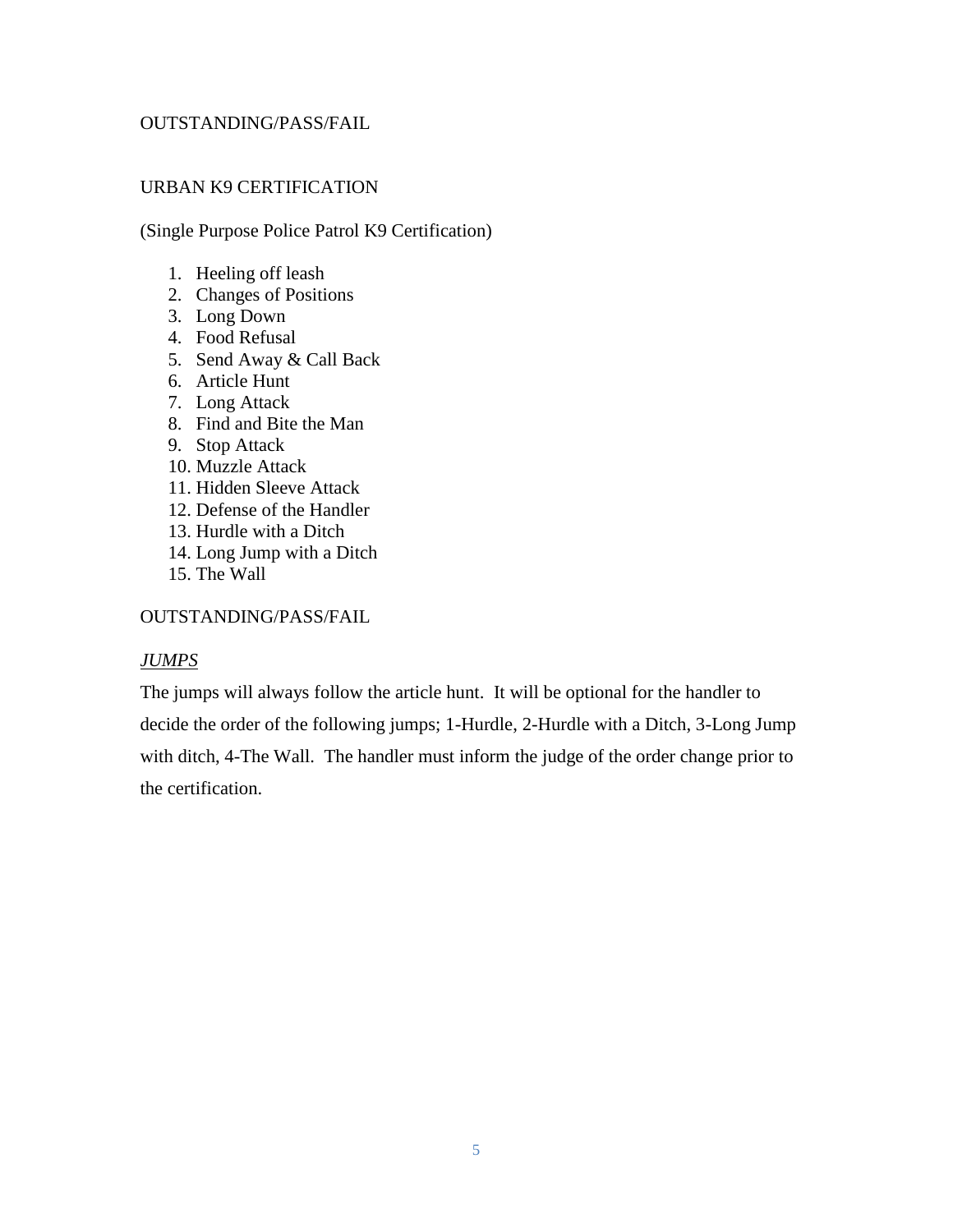#### *THE JUDGE*

The Board of Directors as a group is a higher authority than the judge. The judge is the supreme authority in the certification and will determine when an exercise will begin and end. He will always give approval before all attacks, guards, and transports (escorts) begin and end. All handlers must look to the judge for approval as to when tests begin and end. Only the judge can certify or fail each K9 handler team with the following Certification determinations: Outstanding, Pass, or Fail. The judge must stamp all passing certifications with their seal and signature in order for the certification to be valid.

The judge must be respected at all times. He has the power to suspend members exhibiting un-sports man like behavior or disrespect. In the event of suspension an incident report must be filed to the Civil Unrest Board of Directors to determine if further action or sanctions are needed.

All Civil Unrest Members must exhibit good sportsmanship and attitude towards everyone at all times. Every member should always help other members needing assistance with training techniques. We only want members that display a good, friendly attitude toward all. We do not want trainers that are competing against other members. This is not the dog sport training. We are not here to make a name for ourselves. The main goal of Civil Unrest is to raise the level of training knowledge of our Trainers and handlers. That is the only way our K9's will raise their level. If you do not agree with this philosophy. This organization is not for you!

The judge is the only entity that can certify each decoy or suspend a decoy by submitting an incident report to the Board of Directors. The Board of Directors will determine if further action is necessary. The judge will also issue a decoy book to each selected and certified decoy. The judge must stamp the book with their seal and signature in order for the decoy book to be considered valid. The judge must also grade and critique the work of each decoy and indicate the event name, location, and date the certification was held.

6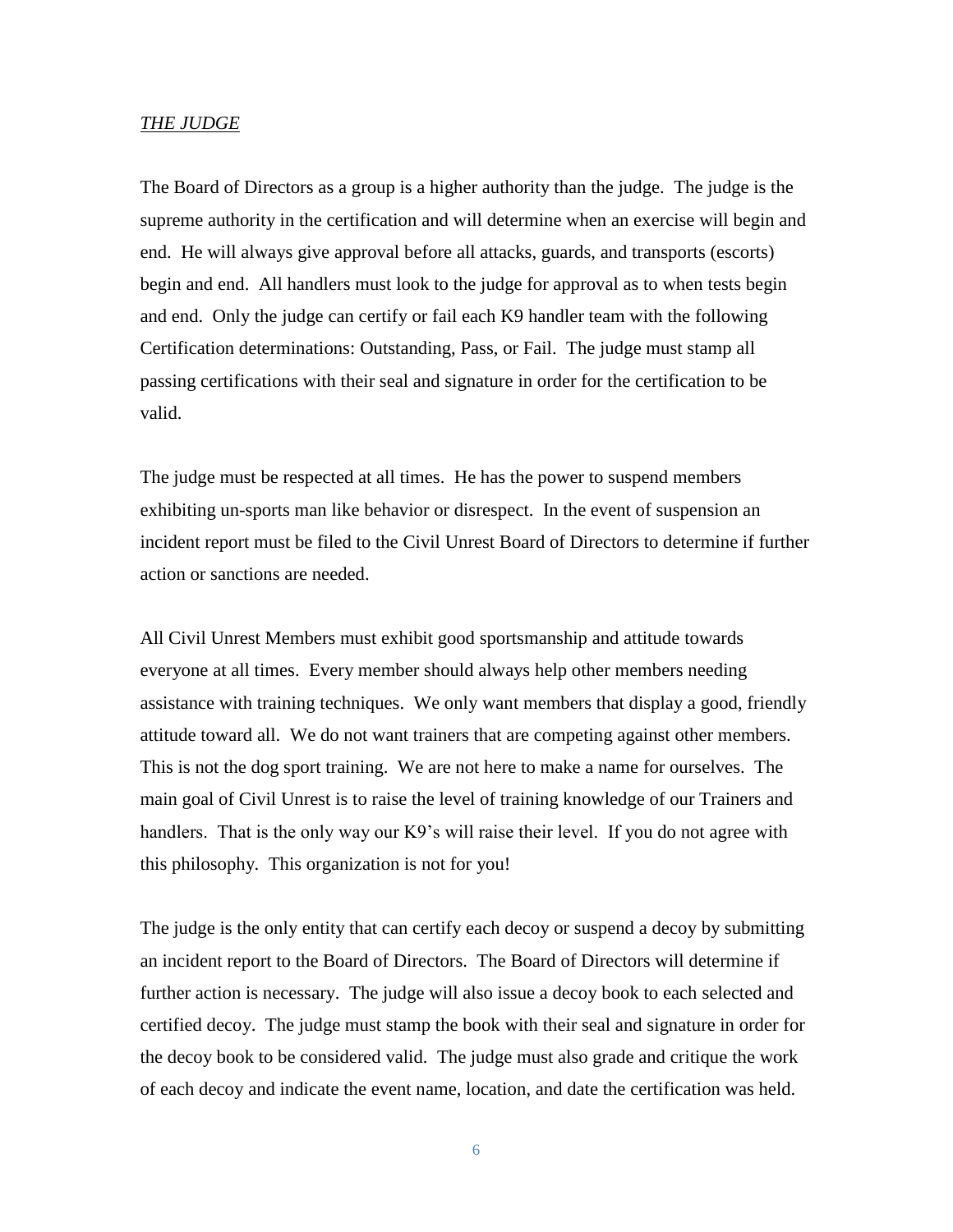There will be two levels of decoy: Regional and National. The levels will be determined by the judge at certification or after a certification. Only National Decoys can work a National Championship or Urban K9 Certification. Both National Decoys and Regional Decoys can work a Protection K9 Certification. Regional Decoys can only work a Protection K9 certification.

#### *JUDGING RULES OF CIVIL UNREST EXERCISES*

## *PASS OR FAIL*

In order to pass the certification. The scoring is based on two sections of the program. Before bite work, and after bite work. The exercise will always be in this order:

1-Detection (first) 2-Obedience (second) 3-Jumps (third) (Dividing Line – Before bite work and after bite work) 4-Bite work (fourth)

In all levels and certifications. The term "before bite work" and "after bite work" is determined by the previous order of exercises. A K9 Handler team must not fail a total of more than two exercise in the Protection K9 certification. In the Urban K9 certification. No more than one fail before bite work, or two fails are allowed in the bite work phase in total to pass. Two fails before bite work fails your Certification, and three after bite work fails your certification. Three in total exercises in the Urban K9 Certification is allowed in order to pass. In all detection certifications. It must be a 100% success rate to certify. No fails are allowed.

Protection K9 Urban K9 Detection Certification (Maximum amounts of Fails allowed to pass each level)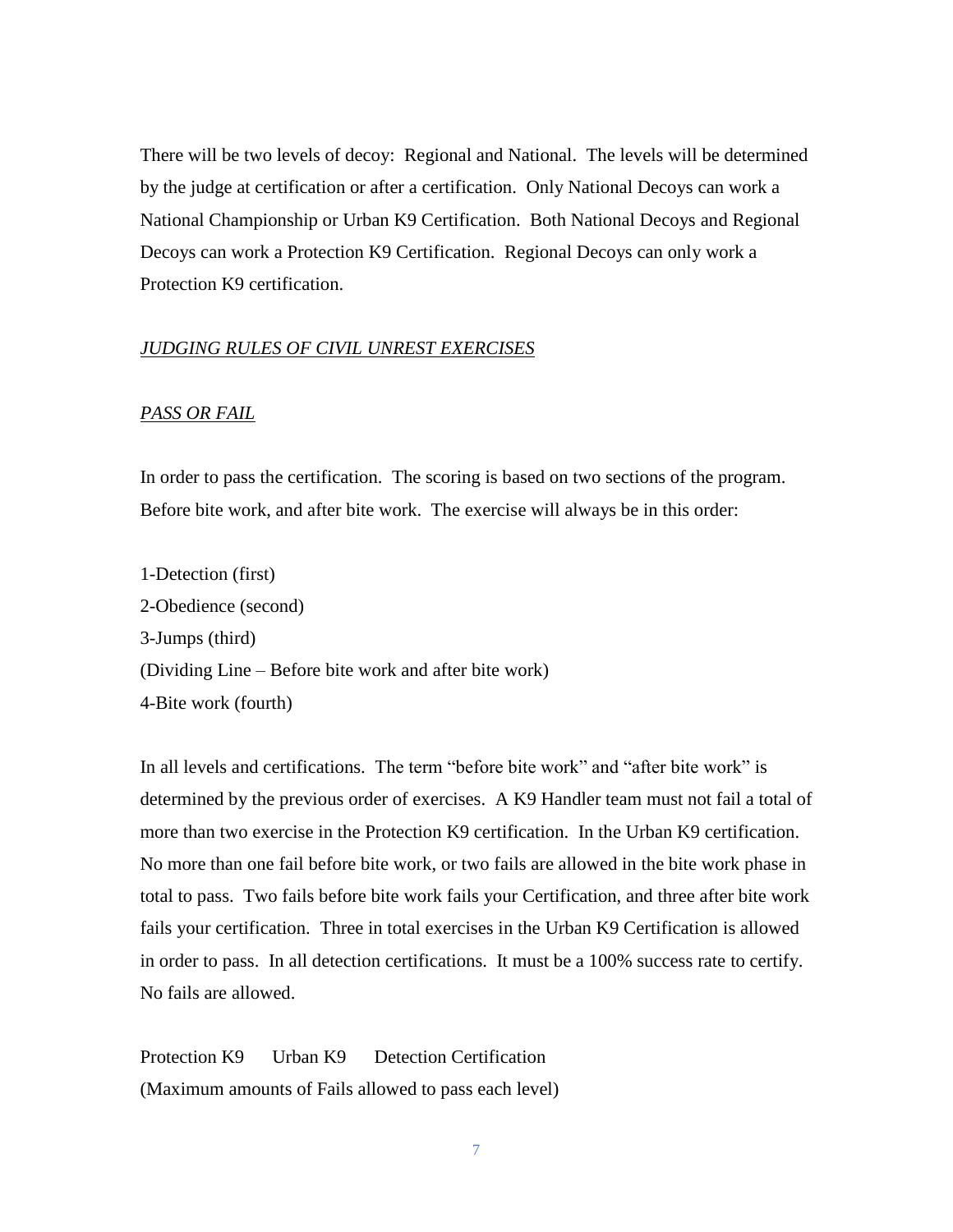|  | before Bite Work            |
|--|-----------------------------|
|  | after Bite Work (or during) |
|  | <b>Total Fails</b>          |

The detection certification phase is always first. The Civil Aggression Test is always second. If you pass, you can attempt the Protection K9 Certification. If you fail, you must wait to take another Civil Aggression Test during the next certification and must wait at least three months (time for additional training).

All of the obedience exercises must be executed by each K9 Handler Team in one routine, except for the food refusal and article hunt. These two tests are to be held in a separate spot on the field. Both certifications Protection K9 (Personal Protection Dog) and Urban K9 (Police Patrol K9) are completely off leash. No whistle commands allowed. In all levels of the Civil Unrest Program (Civil Aggression Test, Protection K9, and Urban K9), the handler can give up to three commands require in each part of each exercise to receive an Outstanding or Pass grade. An Outstanding award is determined by the actions of the K9, not by the number of commands given by the Handler. As in real work in the streets.

Each certification will be a different routine of exercises, patterns, and designs (healing off leash, changes of positions, long down, send away and call back). The food refusal and article hunt will always be last in the obedience portion of the K9 certification. The certification will be conducted in a certification style, not a dog sport style. All K9 Handler Teams will take turns at passing each exercise before starting the next exercise. Once all K9 Teams have finished each exercise, the next exercise will begin. This process will continue throughout the Civil Unrest Certification until the certification is completed. It will not be a dog sport format. Where a K9 Handler team starts and finishes the entire program before the next team comes on the field. There will not be first, second, or third place. No podium. No one is competing against anyone. It will be a test of your Handling and K9's level of training versus the level of training require to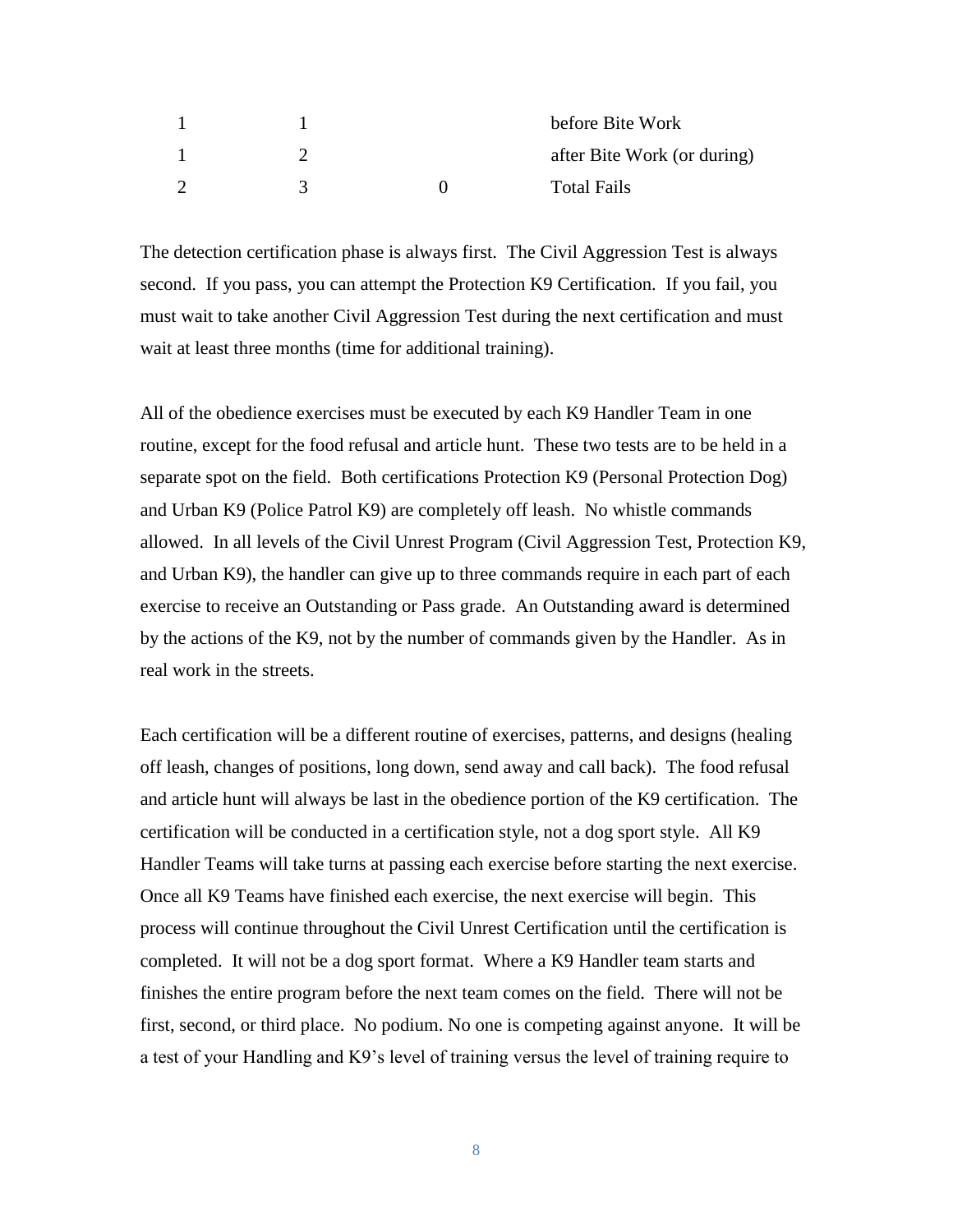pass the Civil Unrest certification. So you're competing against your own skill level, dedication and persistence.

## *SCORING*

#### OUTSTANDING

Outstanding scores will be awarded to a K9 Handler Team that executes all of the Obedience and Protection Exercises without a penalty. A Penalty (actions contrary to the rules) is described in each rules section of the exercises. The Outstanding Score will be awarded if the K9 receives no penalty. The Handler can give up to three extra command in the protection phase or bite work exercises only. When commands are required by the judge in order to prevent his K9 from causing a penalty or to verbally re gain control of his K9 or verbally correct his lack of obedience within the rules of each exercise.

The Handler can give three free extra commands per exercise. It will not be considered a penalty in the handling of the protection or bite work exercise only by the handler. If the handler maintains control of the K9 and the K9 does not commit a penalty. In the bite work exercises only.

The Handler is allowed to give three verbal commands every time the Judge gives an order. Physical signals, physical commands, or touching of the K9 is not allowed during any part of each exercise. If the K9 executes the exercise without a penalty, the outstanding score will be awarded.

In the bite work exercises, each K9 Handler gets three free commands. Free commands are commands used to verbally control your K9 during a protection or bite work exercise in between and in addition to your commands required by the Judge and the rules of each bite work exercise. Only K9 Handler Teams with four of the seven bite work exercises of the Urban K9 Certification and two for the four Protection K9 Certifications will qualify for the yearly National Championship. The obedience, article hunt, and jumps only need to be a Passing score to qualify for the National Championship.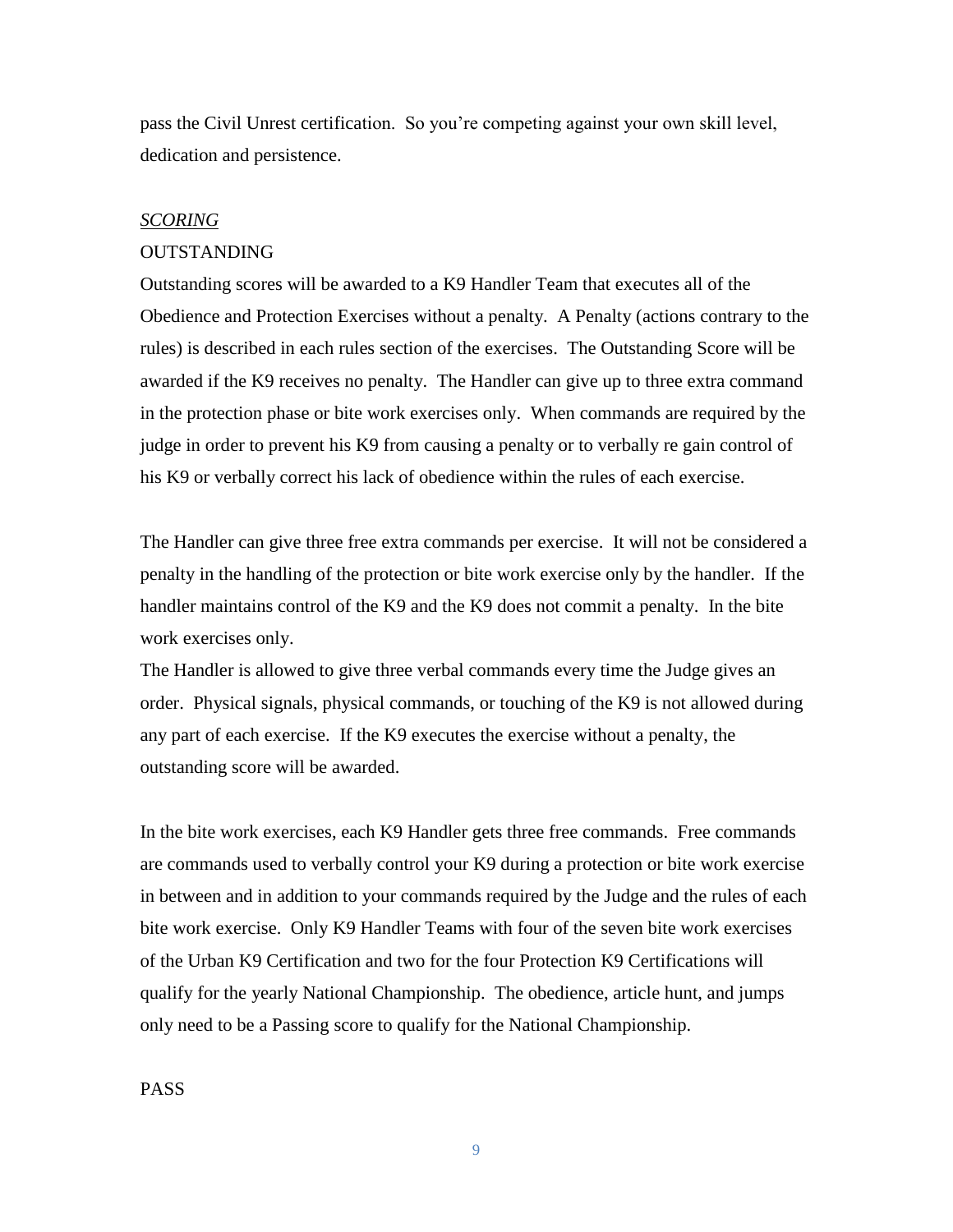A Pass score will be awarded to all K9 handler teams that successfully completes each of the exercises in all levels of the program according to the minimum requirements of the rules of each exercise.

## FAIL.

A Fail score will be awarded to the K9 Handler Team that fails to execute the rules of each exercise requirements for passing each level.

This program will focus on how the K9 performs. The handling is important. What makes you pass or fail each certification will depend on what the K9 does.

## JUDGES COMMANDS:

These are a maximum of three verbal commands the handler can give his K9 during each exercise in order to pass. The commands listed in each exercises rules. FREE COMMANDS: (Bite work exercises only)

These are three free additional verbal commands each K9 handler gets in bite work exercises. In addition to his Judges Commands that he is required by the rules. He may opt to give these three free commands to regain control of his K9, or to force him verbally to execute the exercise correctly in order to pass. No verbal praising, scolding, or touching of the K9 is allowed. It will be considered a penalty.

## BITE QUALITY

If the majority of the bites demonstrated by a K9 are not deep, full, and powerful. It will be a penalty. Each exercise will be judged separately.

All K9's will be leashed immediately before and after the exercise starts and ends. All K9's must be kept secured inside all vehicles. Away from the certification field until it is your turn in the next exercise.

## DECOY RULES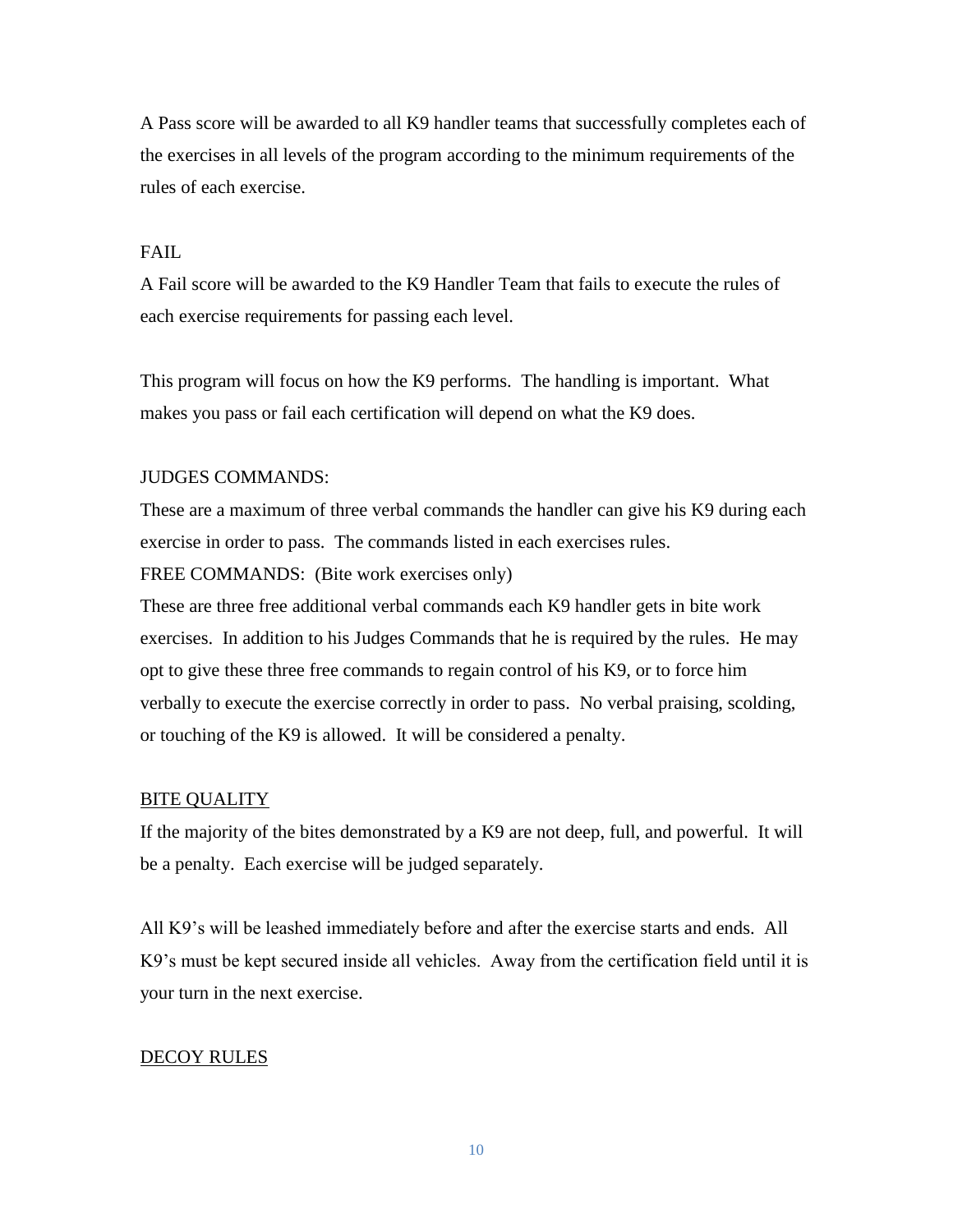## *DECOY LEVELS OF DIFFICULTY ALLOWED*

## PROTECTION K9 CERTIFICATION

This certification will be decoyed in a realistic fashion. The decoy is not allowed to act in a manor toward the Handler or K9 which supersedes the way a decoy would act without the protection of a suit, sleeve, or hidden sleeve. The decoy work must be a realistic test of a personal protection K9 working the streets in a live scenario. The intensity of the decoy must not exceed a medium level of decoy work for all four bite work exercises.

#### URBAN K9 CERTIFICATION

This certification must be a realistic test of a police K9 working in the streets in a live scenario. The level of decoy work must vary throughout all seven bite work exercises. There must be two easy bite work exercises, two bite work exercises that are of medium level of difficulty, and three bite work exercises that are of a high level of difficulty in decoy intensity and opposition.

In both the Protection K9 and Urban K9 level, every exercise in obedience and bite work must be different in design and scenario. The food refusal, article hunts, and all four jumps are always the same scenario. Each certification will also be different in how it will be decoyed. It will change from a hidden sleeve, to a Belgian sleeve (a sleeve with no bite bar), or to a suit. The equipment to be used will be announced the day before the certification by the Judge on Open Field Day.

At the Protection K9 Level, the entire certification bite work the decoy equipment must be with one of the three, except for the defense of handler. The Defense of Handler must always be in a suit. In all muzzle attacks, the K9 must wear a prong collar with a threefoot leash. The leash must not be touched by the Handler or the Decoy. It is to be used only if the muzzle comes off. It is for the safety of the decoy. The Long Attack, Find the

11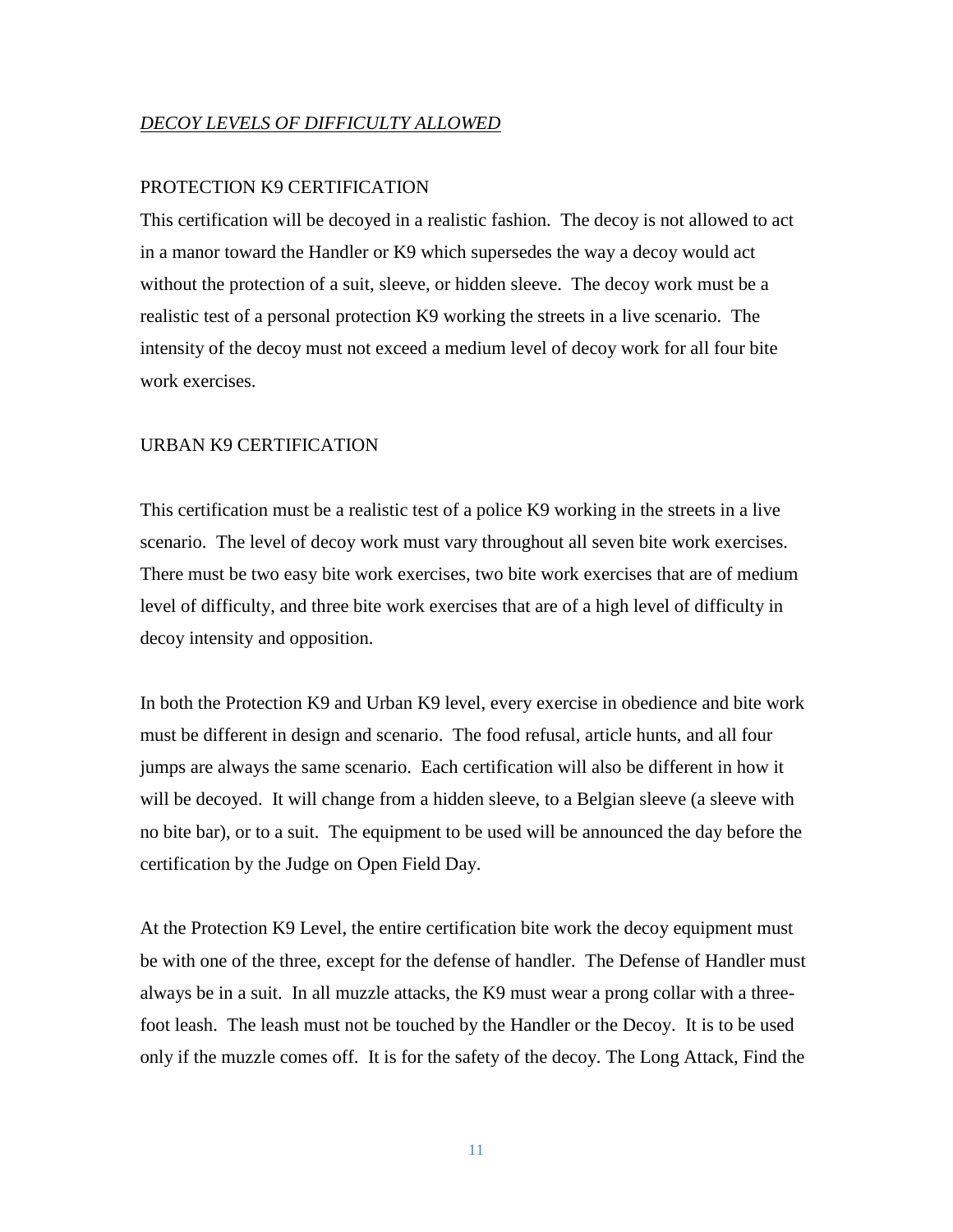Man and Bite, Defense of the Handler, and the Object Guard must always be decoyed in the suit.

In the Urban K9 level, all three decoy equipment must be used. The Judge will decide which exercises will be decoyed in a hidden sleeve, Belgian sleeve, or suit. The Judges, K9 Handler Teams, and Decoys must know the entire rulebook.

## YELLING AND TALKING

Protection K9 Level – once per bite work exercise is allowed but not mandatory. Low to medium yelling intensity or vocalization only is allowed once. No loud yelling or talking is allowed during the bite. Medium yelling and some talking is allowed before the bite. Urban K9 Level – Loud yelling is allowed only in the three bite work exercises designated by the Judge as the three high intensity bite work exercises and is allow up to two times per exercise. The yelling must be realistic and no exaggeration is allowed. All yelling must be during a bite and no talking is allowed.

Decoy Work - All of the bites are stationary except on the fleeing attack. Touching is not allowed at any level, nor is getting out of the way (esquive).

## *WHEN TO STOP WORKING THE K9*

The Decoy must stop working the K9 when the Handler gives the K9 the out command.

#### *WEAPONS*

Strikes on the K9s must be on the shoulder blade area. The Decoy may use different intensity looks, but the strikes always have to be safe for the K9. The weapons allowed by the decoys are as follows:

- Baton
- Soft wood or stick not thicker than  $\frac{1}{2}$  inch
- One gallon jugs with small rocks inside
- Five gallon jugs with small rocks inside
- Gun fire 22 caliber Protection K9 Level
- Gun fire .38 caliber Urban K9 Level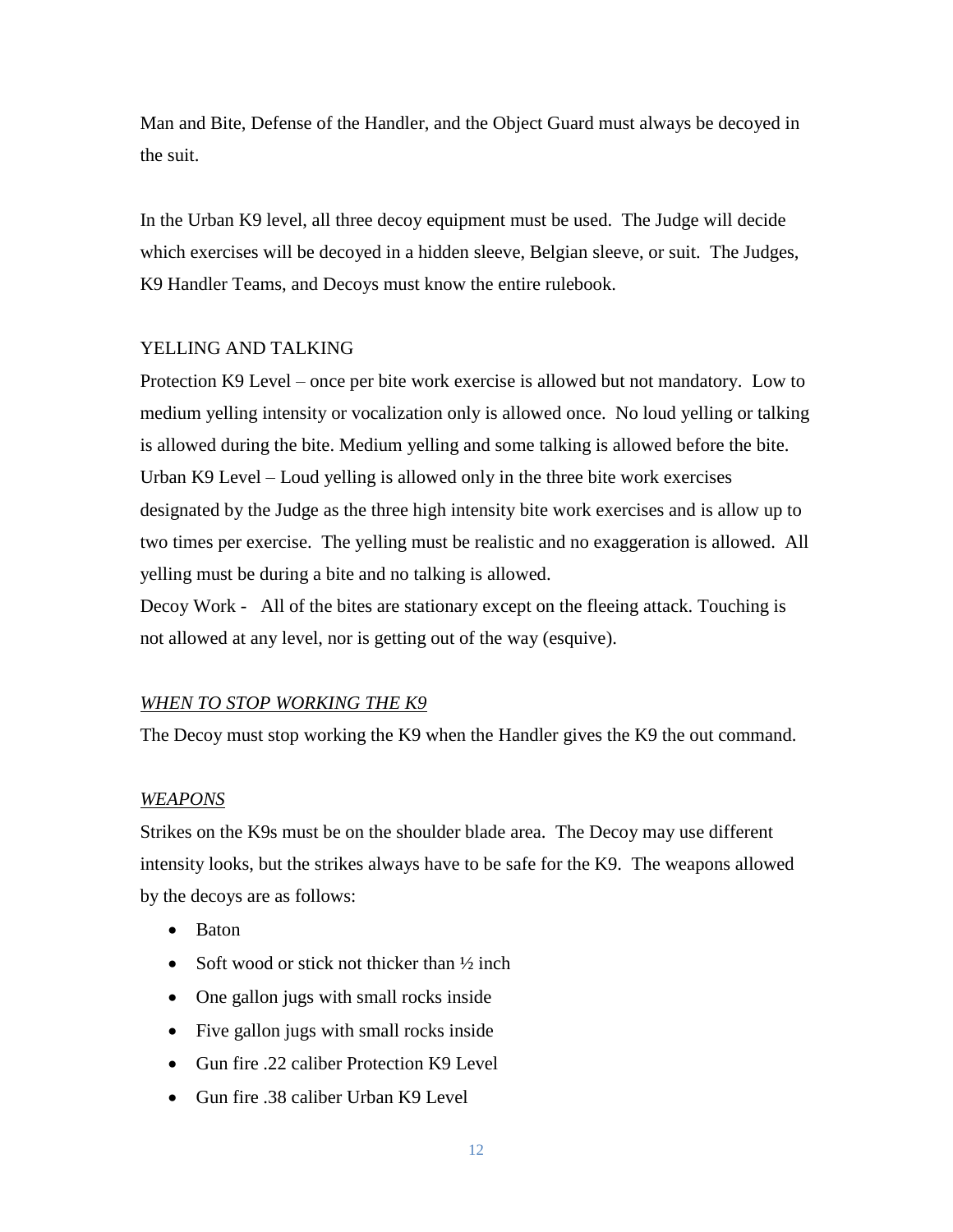No plus P ammunition is allowed.

# *GUN FIRE*

The Decoy must discharge all gunfire with the gun aiming in the air from the opposite arm or side of the Decoy's body from where the K9 is biting. The gun must always be discharged at the furthest point away from the K9, no exceptions.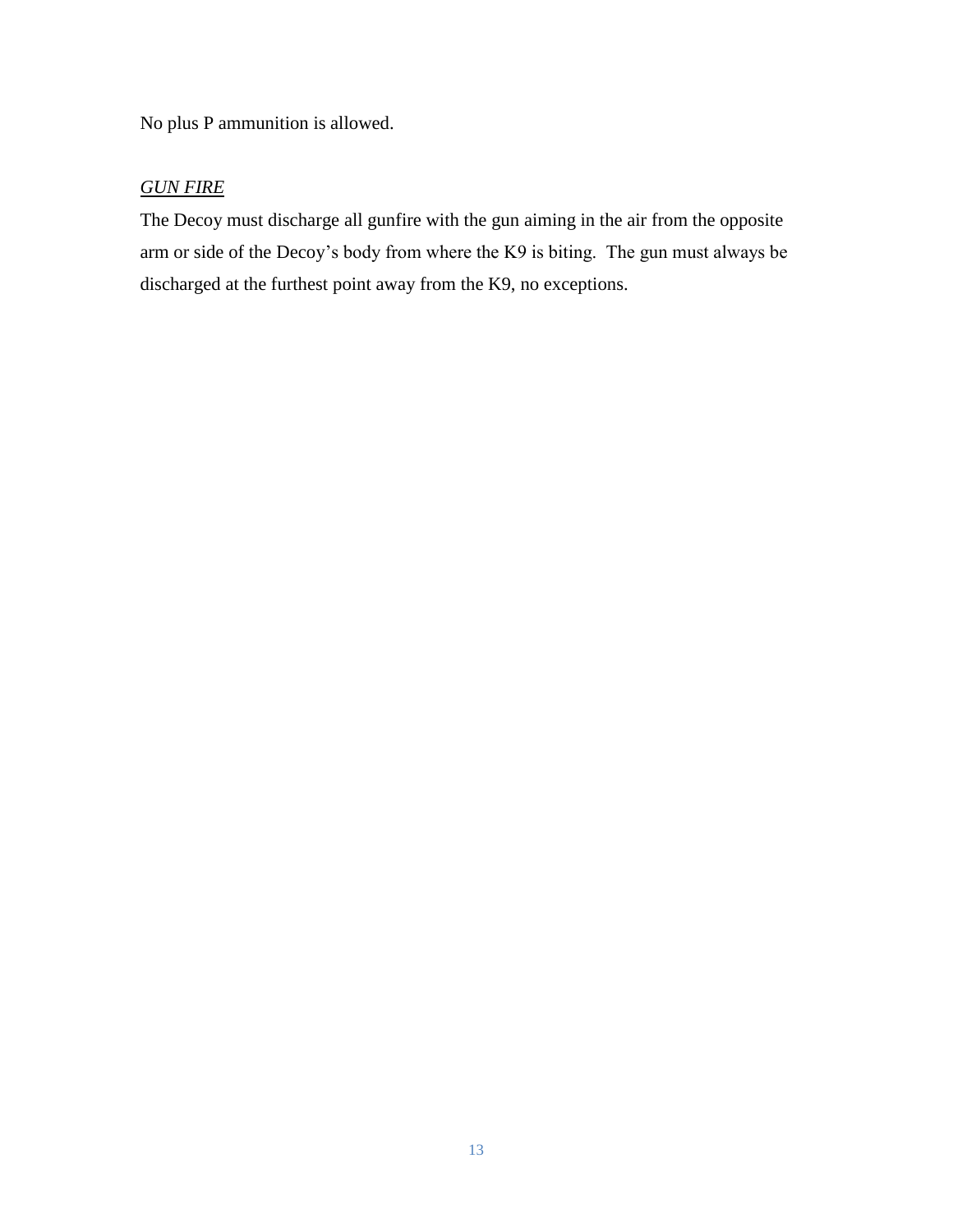## *DECOY REDLINE*

The Decoy will never decoy a K9 while the K9 is engaged on the bite in an unrealistic manner. The Decoy must always realize he has the advantage over the K9 and has the protection of a suit or sleeve and the K9 is vulnerable. The K9 is only working according to its training and courage.

The Civil Unrest Certified Decoy must always remember that K9 training is not an actual fight between the K9 and the Decoy. The Decoy is actually a part of a test of the K9's training and courage level. He is an actor and must act as realistic as possible to ensure that it is a fair test of the K9's abilities and level of training. There is an imaginary redline he must never cross which is the red line of fairness to the K9.

We will not allow decoys to show off in certifications. A Decoy must always think and act as if he/she was a real suspect without a suit or a sleeve on. To the question, "Would I be doing this to the K9 in a real life situation?', if the answer is "No", you are not allowed to do it. It is not realistic decoy work. Touching will not be allowed in certifications. Touching is for training and not testing.

## *DECOY BOOK*

Each Decoy must pass a certification in order to obtain an official civil unrest decoy book. Each certification noted, evaluated, and graded in each Decoy Book must be stamped and signed by a Civil Unrest Judge for it to be considered valid and official. The Decoy cannot participate without his Decoy Book in their position and handed to the Judge before each certification.

## *K9 MINIMUM AGE LIMITS FOR CERTIFICATION*

A K9 must be at least 15 months old for the Protection K9 Certification.

A K9 must be at least 20 months old for the Urban K9 Certification.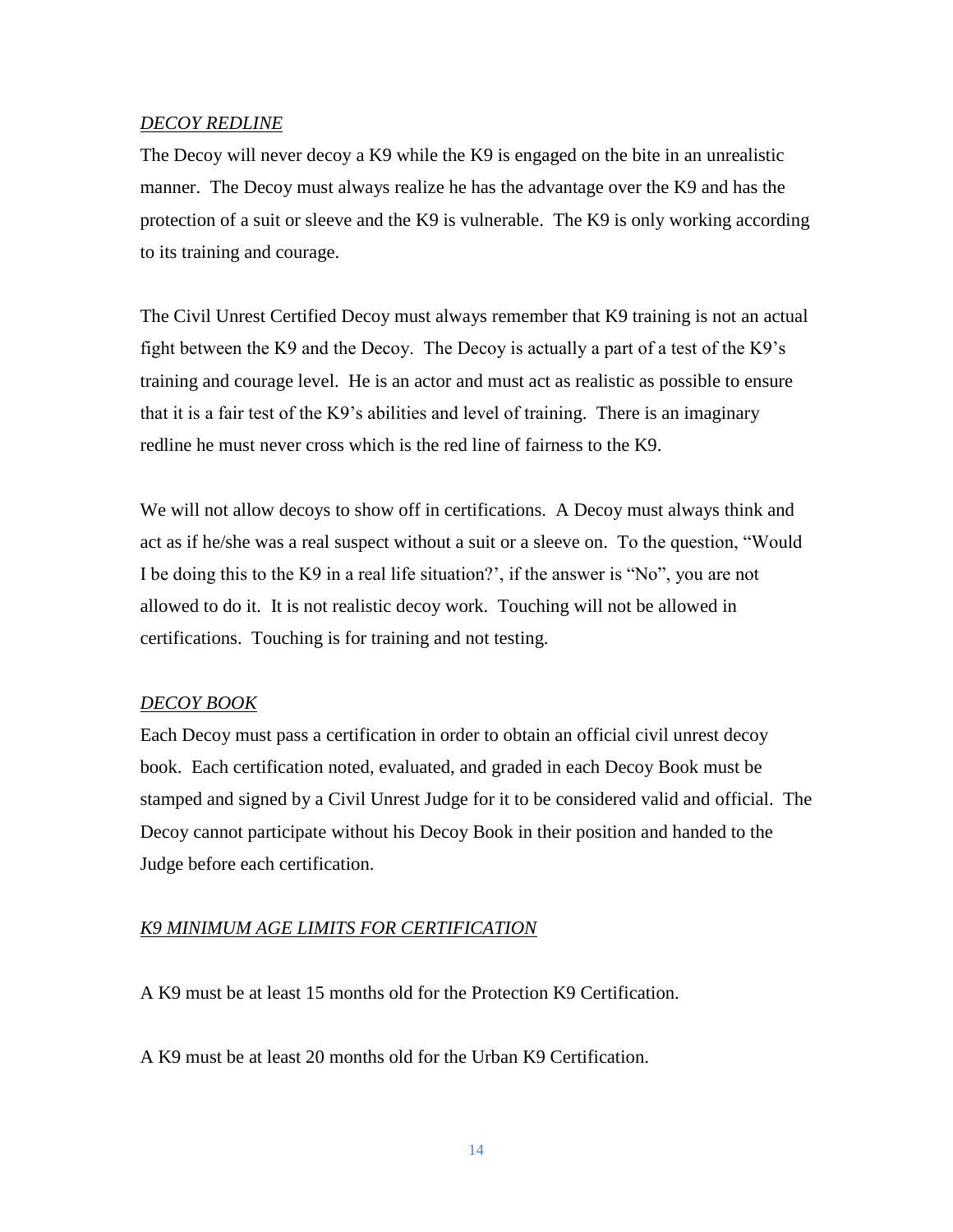## *SCOREBOOKS*

Each K9 must have a Civil Unrest Scorebook. No K9 will be allowed to participate without one. The Scorebook must be handed to the Judge before each certification. All Certifications must be stamped and signed by a Civil Unrest Judge for it to be considered valid and official.

## *CERTIFICATES*

Each K9 Handler Team that successfully passes a Civil Unrest Certification will be awarded an Official Civil Unrest Certificate according to each level. It must be stamped and signed by the Judge.

# *HEALING OFF LEASH*

There will be a pre-determined 50-yard pattern where the K9 Team must heel forwards and backwards (5 yards) to include walking, jogging, and running. There must not be any separation of more than one yard in any direction. No separation is considered Outstanding, Less than one yard separation is considered a Pass, and any separation of more than one yard is considered a Fail.

The design, pattern, and decoy work for Protection K9s must be normal in difficulty. The pattern for Urban K9s will be harder than the Protection K9 level. Each certification will contain a different heeling pattern. This will be decided by the Judge. The Judge will always determine how all of the exercises will be designed. Every Certification must have an open field the day before the certification is held.

A penalty is when the K9 or handler does something outside of the rules of each exercise.

## *CHANGES OF POSITION*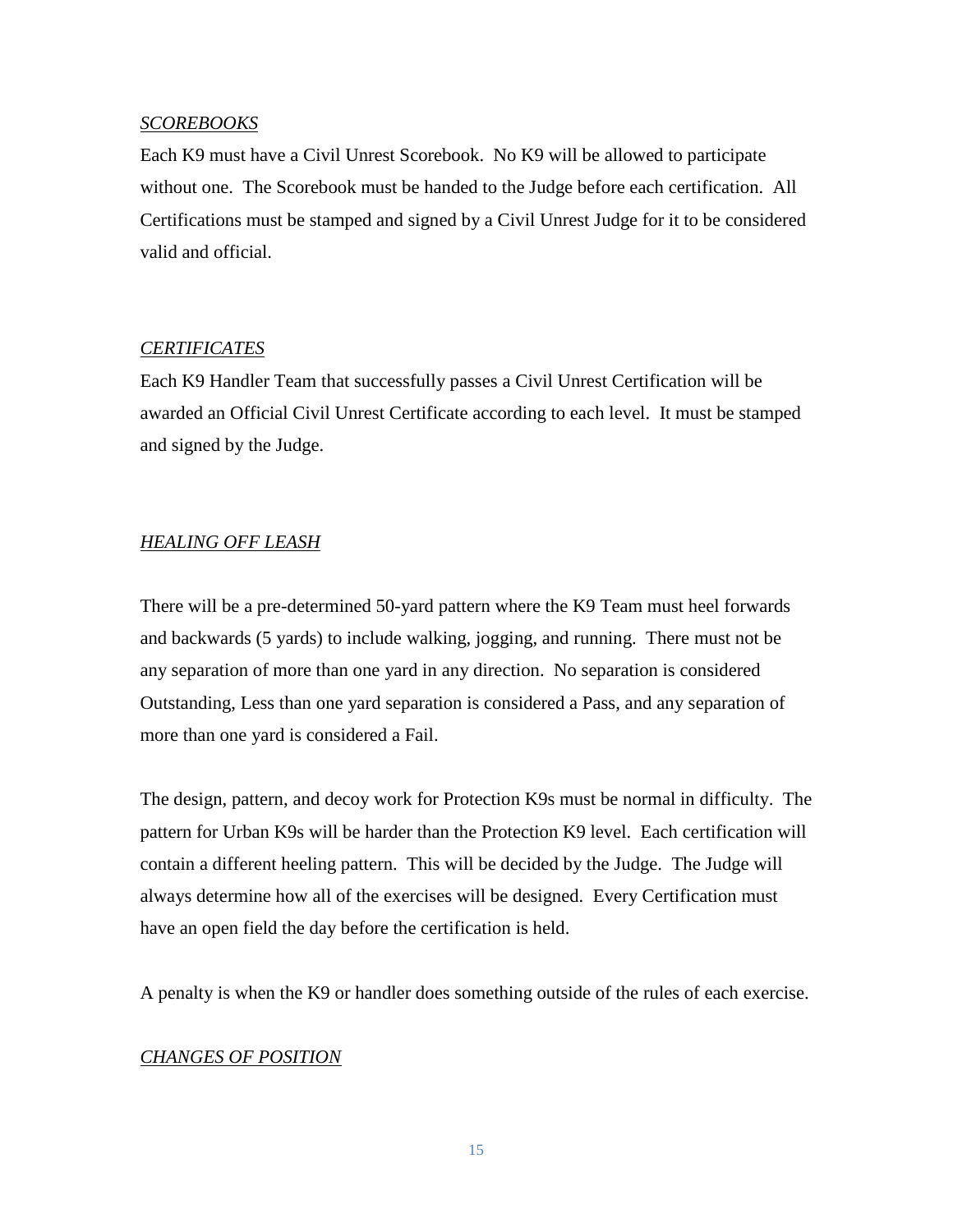The K9 is required to change positions three times. The order of all three positions will be determined before the certification. The K9 Handler Team must place his K9 at the predetermined spot on the field and wait for the judge. The handler must be no less than 15 yards no more than 20 yards from the K9. The Judge will signal when to start the exercise. The handler will then command the K9 to execute one command. The K9 has a maximum time of 15 seconds to execute each command. If the K9 executes all three commands successfully the handler passes. The handler must wait on the Judge for each and every command until all three commands are executed (sit, stand, down) one time.

The K9 must not move more than one yard in any direction while trying to execute a change of position in order to pass. If the K9 is completely stationary during the changes an Outstanding score will be awarded. If the K9 moves more than one yard in any direction or refuses, or executes the wrong position, then it will be assessed as a Fail.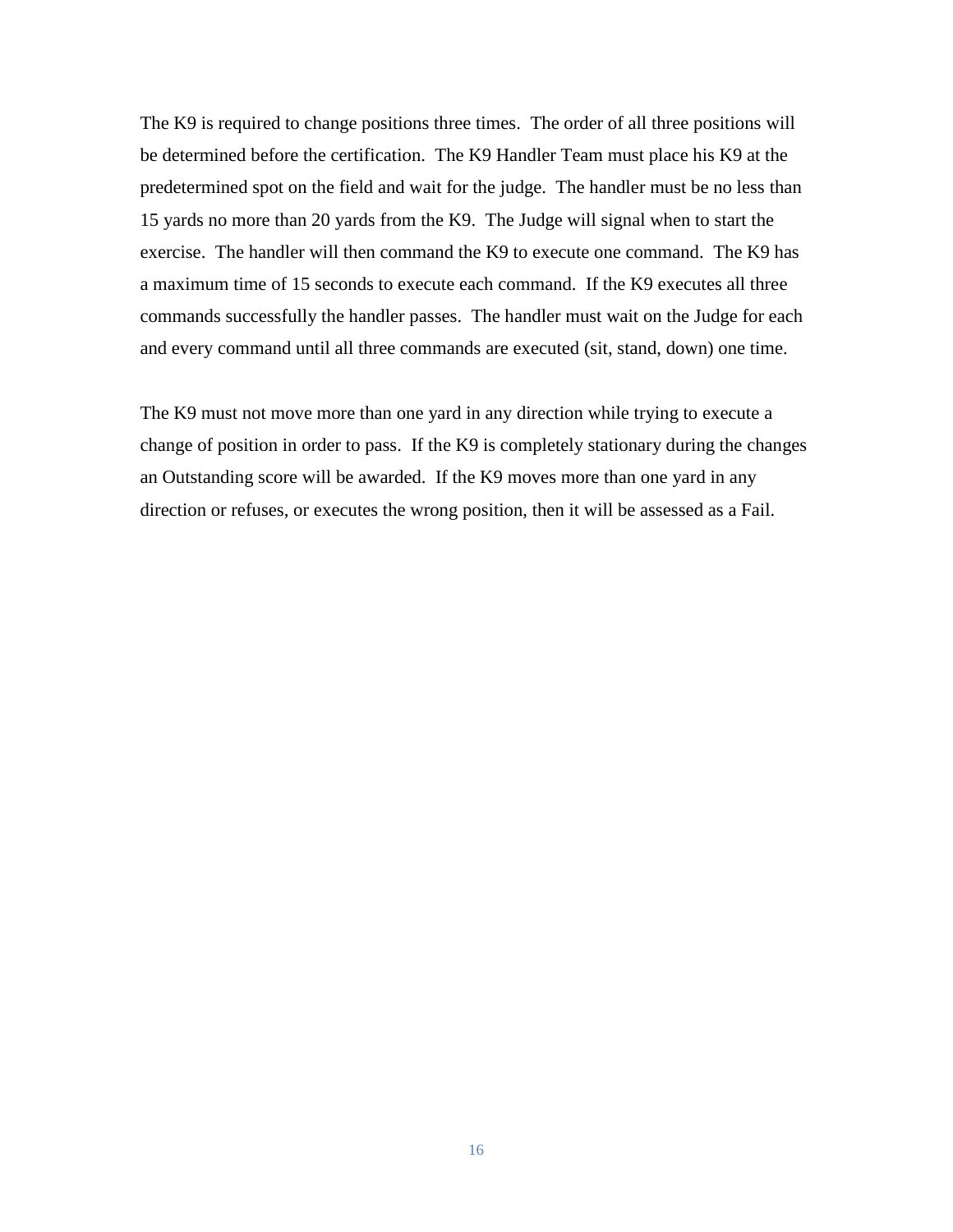## *LONG DOWN*

The K9 Handler will place his K9 at the predetermined spot on the field. The handler will leave the K9 there and must place themselves at the predetermined hiding place, out of site from the K9 and at a minimum distance of 30 yards. The Handler must remain out of site quietly for two minutes for the Protection K9 Certification level and four minutes for the Urban K9 Certification level.

- If the K9 does not move until he has completed the exercise, the exercise will be graded as Outstanding.
- If the K9 moves less than one yard in any direction, the exercise will be graded as Pass.
- If the K9 changes his/her original position or moves in any direction in excess of one yard, the exercise will be graded as Fail.

The judge will signal the K9 Handler Team when to start, when to come out of the blind, and when to finish.

## *SEND AWAY AND CALL BACK*

The K9 Handler Team will place themselves at the predetermined spot on the field. The K9 must start the exercise from a down or a sit position (not a stand). After the judge signals, the Handler must command his K9 to go forward at a running pace until the judge signals the handler to give the K9 the down command.

- The minimum distance for a Protection K9 level is 30 yards.
- The minimum distance for the Urban K9 level is 50 yards.

After the appropriate amount of time has passed five seconds. The Judge will signal the Handler to call back the K9.

- The K9 must execute the entire exercise and return to the same start position in order to be awarded Outstanding.
- The K9 must execute the entire exercise and return within one yard of the start position in order to be awarded Pass.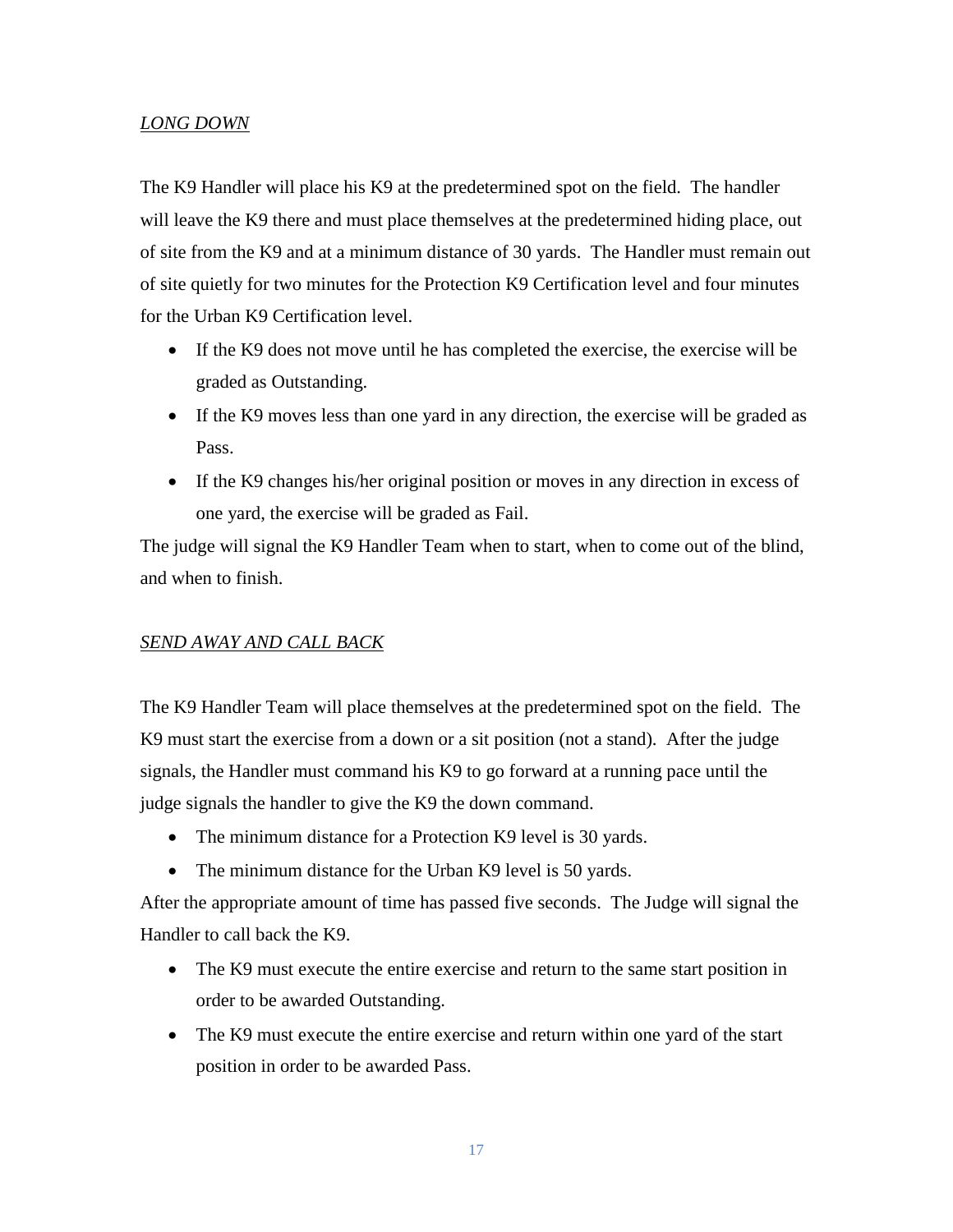• If the K9 does not execute the entire exercise or returns more than one yard away from the start position, it is a Fail.

## *FOOD REFUSAL*

The Food Refusal exercise will be performed on a different location of the field. The Judge will determine the location on the field. It will always be done before the Article Hunt. The exercise will be tested separately from the other four obedience exercises. The Protection K9 and Urban K9 levels will be tested with the K9 at a down position with the handler at the side of the judge. A decoy with a hidden sleeve will toss two pieces of meat toward the K9, without making contact with the K9. One piece of meat will be cooked and the other will be raw.

- Outstanding will be awarded if the K9 refuses to eat and does not move or smell the food.
- Pass will be awarded if the K9 moves less than one yard in any direction; or if the K9 touches or smells the food without eating it.
- If the K9 eats the food or moves more than one yard away from the original position, or changes position he/she will fail the exercise.

## *ARTICLE HUNT*

This exercise is mandatory only for the Urban K9 single purpose police patrol K9 certification, and the dual purpose narcotics detection police k9 certification. It is not required exercise for single purpose detection dogs (narcotics, or explosives), or the dual purpose explosives detection K9 certification. All explosives detection K9's will never be trained on any detection work or odors other than explosives odors only. We do not want any Bomb Detection K9 hitting on anything but explosives. It is forbidden. Permitted articles include (gloves, wallets, small metal, or plastic pipes, freshly fired empty bullet casings). The handler will bring his article with his odor on the article to the certification. He will be asked to place his K9 behind the designate blind on the field. Then he will return to the designated starting position. There must be a toss of article.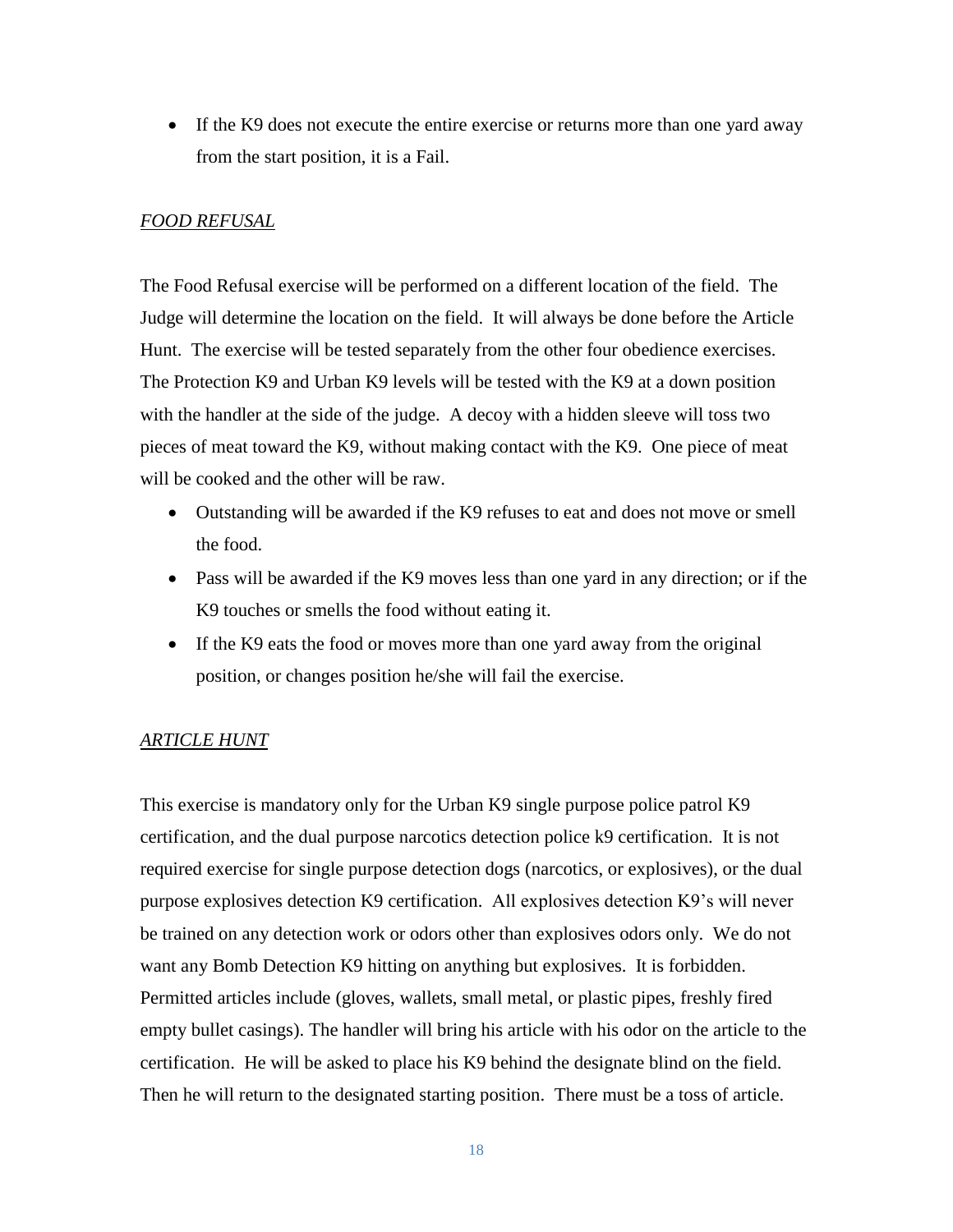The K9 Handler will return to the designated spot on the field. He will wait for the signal to proceed from the judge. Then he will toss the article into the search area. The article hunt area will be a 30 yard circle. It can be indoor, or outdoor. Indoor search areas must be open. One room scenario. The outdoor search area must not have any trees, or structures of any kind. Once the article is hid out of sight from the K9. It has to be positioned in a spot where the K9 must search using his nose to find the article and not his eyes. The Handler will stand outside of the circle. The Handler must not enter the circle. A toss is required. If the article lands in plain view where the K9 can see it, the Judge will direct a certification attendant to hide or cover the article without touching it. The certification attendant will use a 5-foot long stick to cover the article or reposition the article to a location that meets the Judge approval. The stick is required only when the article is not narcotics or gun powder. In that case he will use the lid and glass jar.

Each circle has an imaginary line in the center, parallel to the tossing position of the handler. The toss of the article must always land on the other side of the imaginary line in order for it to be considered a legal toss. Only the K9 and certification assistant are allowed to enter the Article Hunt circle before the official toss of the article by each K9 handler. The Article Hunt circle will be marked by 3-foot tall sticks. Cones will be used for indoor scenarios. The imaginary line in the center of the circle will be marked with a flag on the 3-foot sticks at the perimeter of the outdoor circle, as well as the starting position for the K9 Handler Team. Once the Judge approves a successful toss of the article, the Judge will signal to the Handler to go get his K9 from behind the designated blind, or back into the room. Once the K9 Handler Team returns to the start position the handler will wait for the judge to signal the handler to send the K9 to hunt for the article.

The K9 will have 120 seconds to find and execute a sit, stand, or down in front of the article and must do it within one yard of the location of the article. The K9 is not allowed to touch the article. Once the K9 Handler Team finds the article. The handler will be asked by the judge to remove the K9 from the search area. Once they exits the circle, the exercise ends.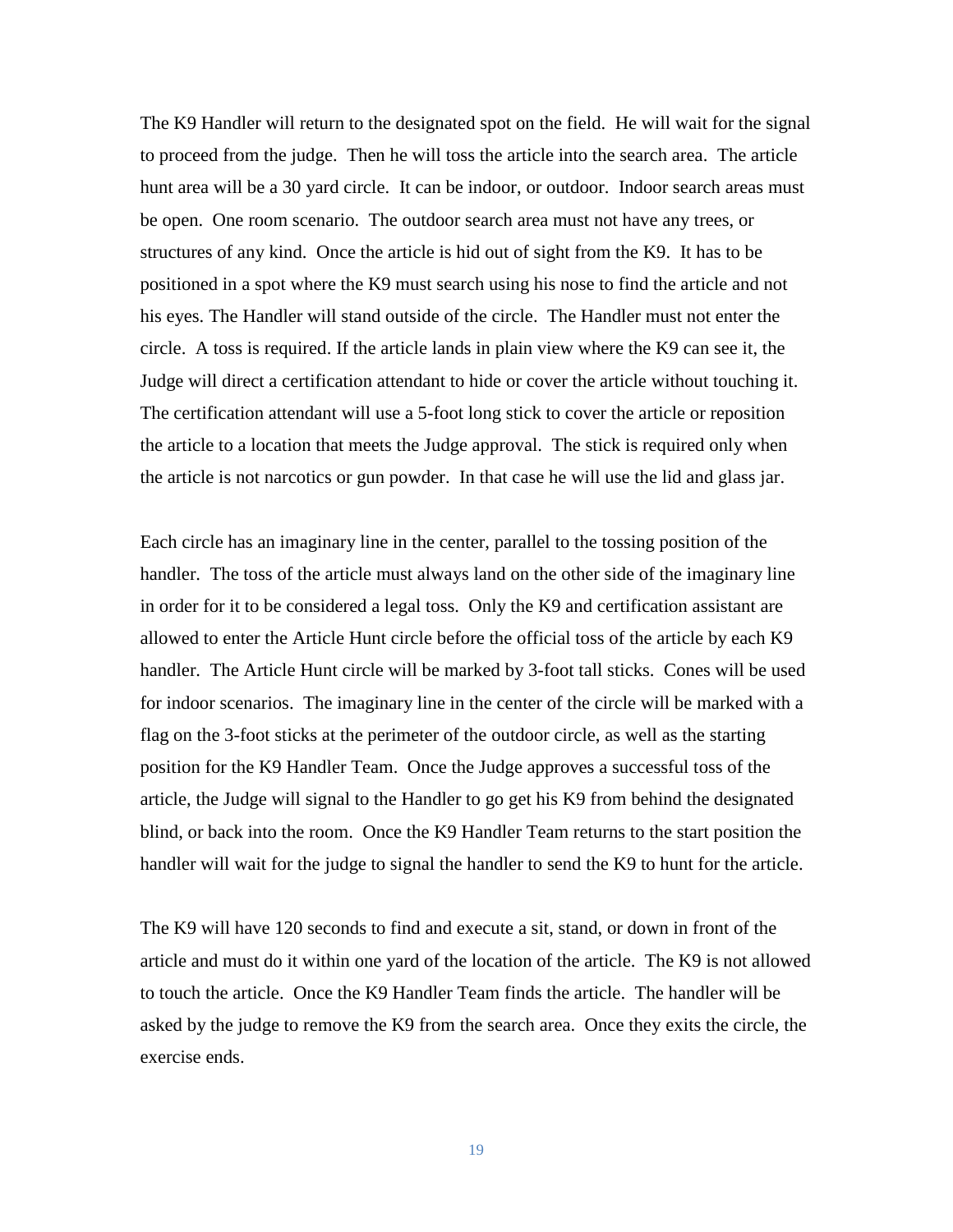- Outstanding will be awarded if the K9 finds the article with no penalties within 60 seconds.
- Pass will be awarded if the K9 finds the article with no penalties between 61 and 120 seconds.
- If there is a penalty (not able to follow the rules of the exercise for any reason) or the K9 cannot find the article within 120 seconds, or if the K9 touches the article with the mouth or nose, the K9 has failed. We do not want to contaminate the evidence with the saliva of the K9.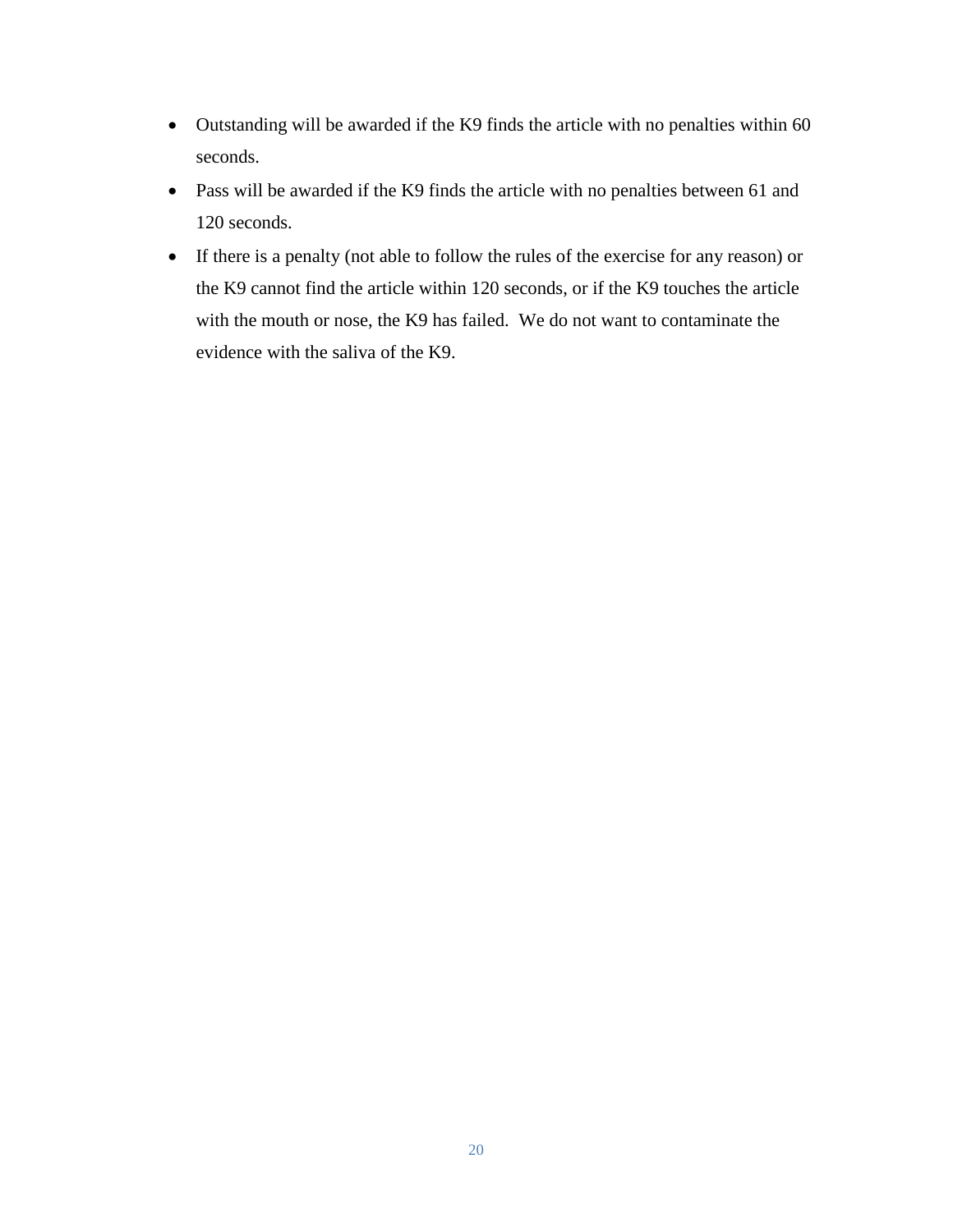# *CIVIL UNREST JUMPS*

The Hurdle with the Ditch Jump. Ditch:

1.5 meters square

.5 meters deep

Hurdle:

1.5 meters wide

1.3 meters high

Settings:

1.0 m

1.1 m

1.2 m

1.3 m

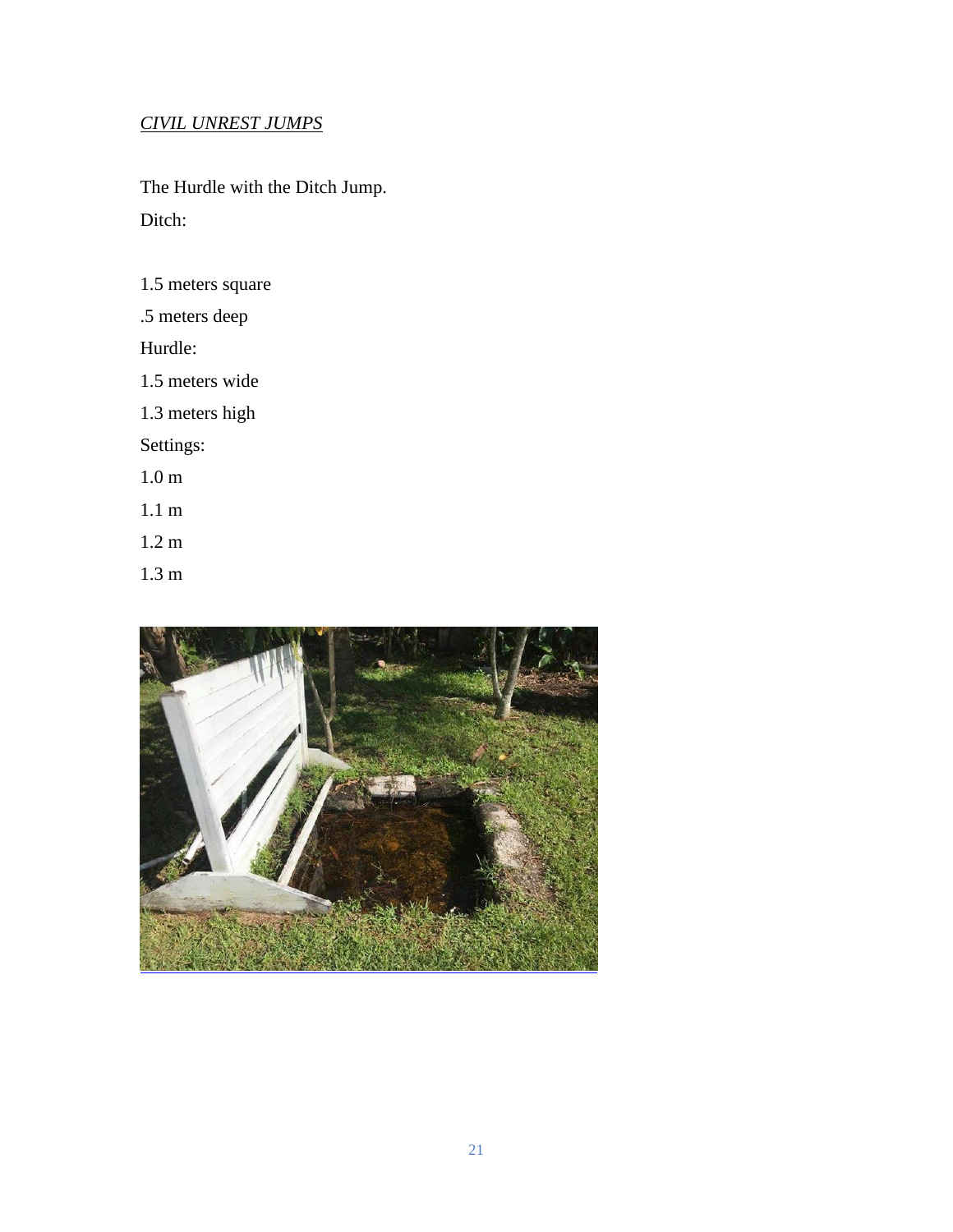# Long Jump:

1.5 meters wide by 3 meters long 1 Meter key (not shown in picture) .5 meter deep Settings:

- 3 m
- 3.5 m
- 4 m

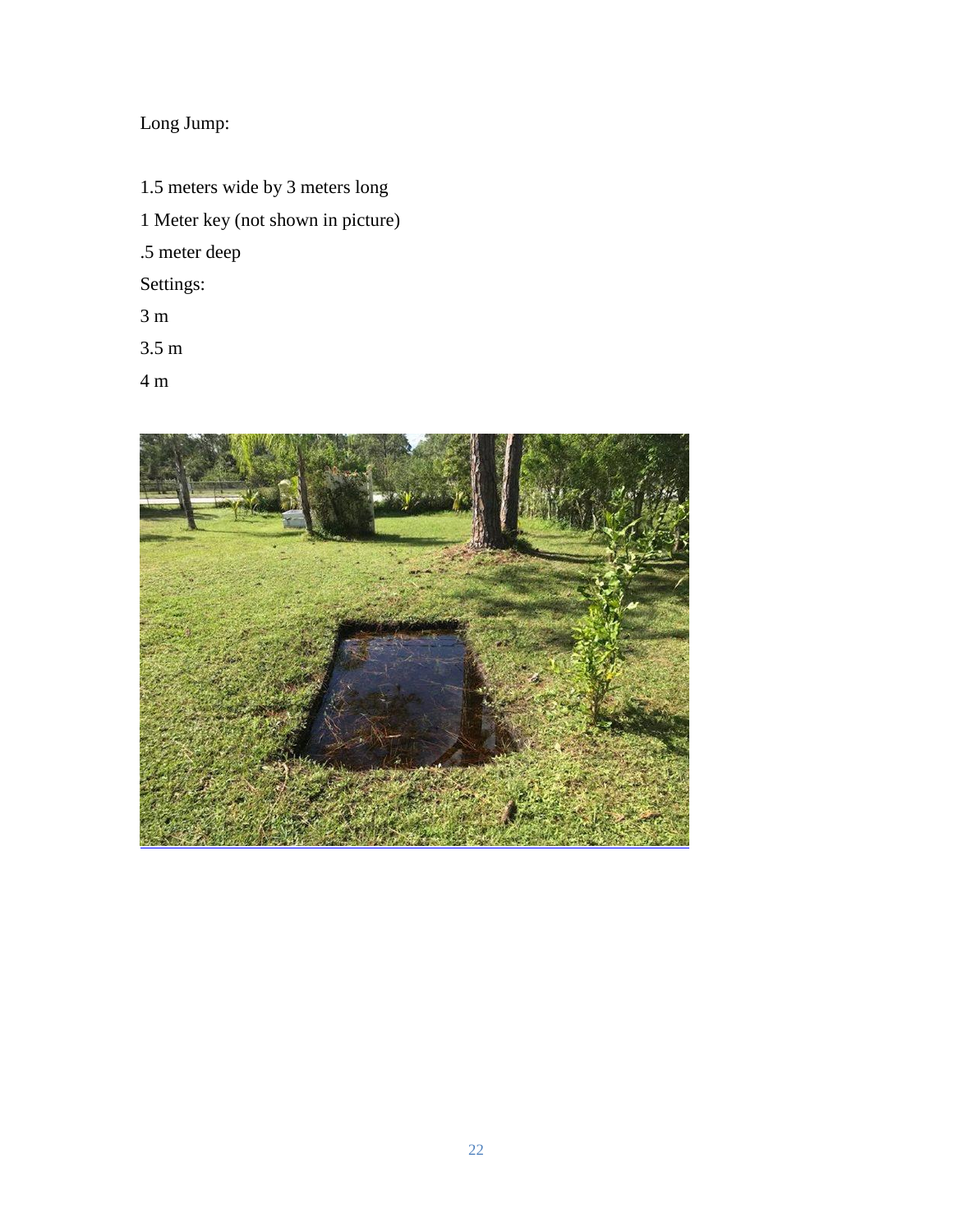# The Wall Jump:

2 meters wide

2.3 meters tall

Settings:

- 1.8 m
- 1.9 m
- 2.0 m 2.1 m
- 2.2 m
- 





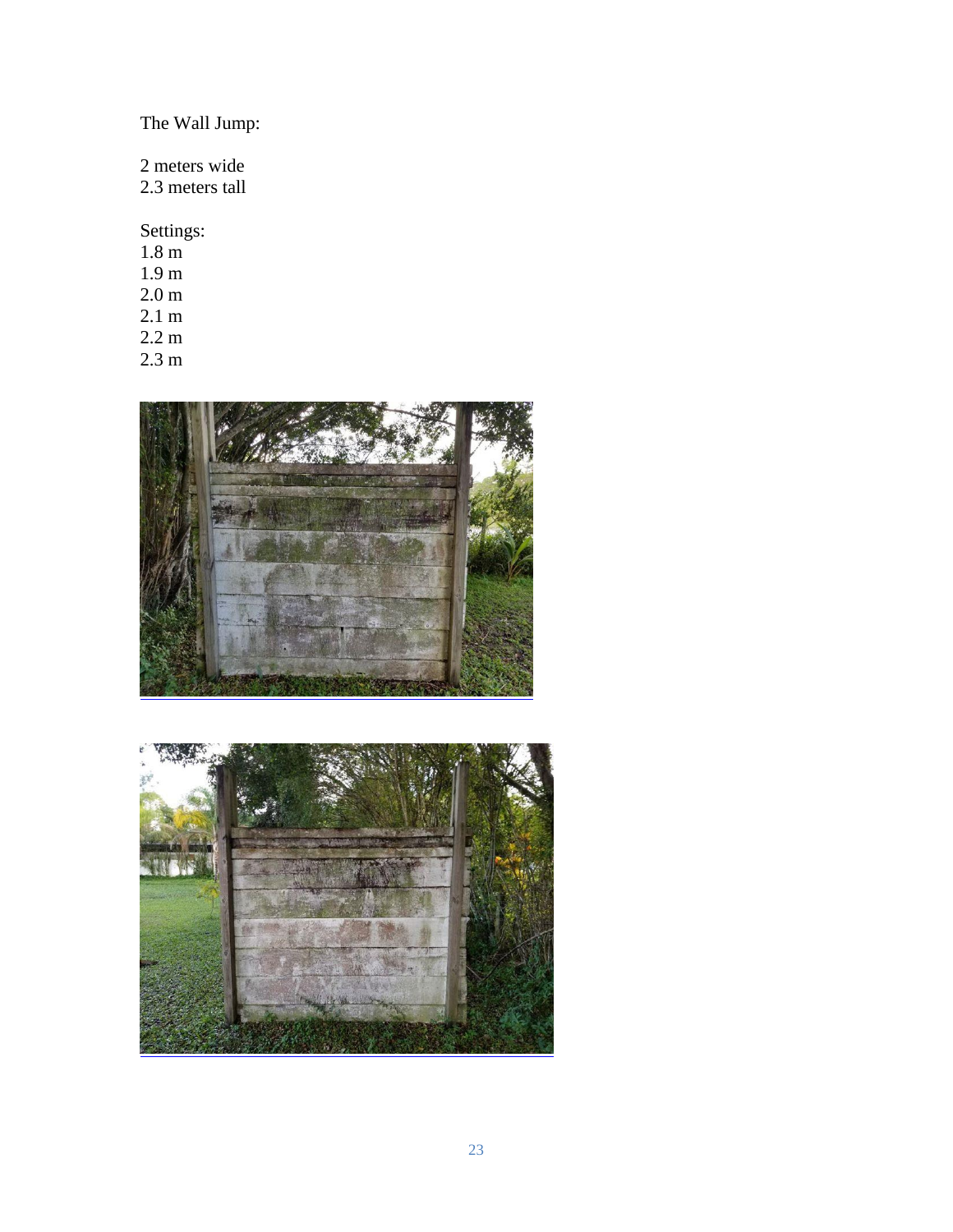#### *CIVIL AGGRESSION TEST*

There will be two certifications. The first certification will be the Protection K9 Certification. The second certification will be the Urban K9 Certification. The entire program will be performed off leash for all phases and levels. The K9 Handler Team must first pass the Civil Aggression Test. Once a K9 Handler Team has successfully passed the Civil Aggression test, they qualify to test for the Protection K9 Certification. No one is allowed to test for the Urban K9 Certification without passing a Protection K9 Certification. Once the Protection K9 Certification is passed, the K9 Handler must present the K9's scorebook to the Judge. It must be an official Civil Unrest K9 scorebook with an official judge stamp and signature. The K9 Scorebook must show proof of passing the Protection K9 Certification in order to test for the Urban K9 Certification. Once the K9 Handler Team passes or fails the Urban K9 Certification, the Judge will stamp and sign the K9 Scorebook in order for it be an official Urban K9 Certification.

#### CIVIL UNREST TABLE COURAGE TEST

The Civil Unrest Table Courage Test is a prerequisite to the Urban K-9 certification. It is designed to test the canine's willingness to engage, fight, and stay forward on the decoy, even when the odds are against the canine. The canine must have the courage, fight drive, pain tolerance, and the brain capacity to solve problems quickly. The Table is taught in 4 elements: Suspicion, Threat, Danger, and Pain.

The Civil Unrest Table Courage Test must be conducted at a minimum of 30 minutes prior to the K9 participating in the Urban K9 Certification. The Handler will be asked by the Judge to bring his dog to the agitation table. The Judge will then instruct the Handler to place his dog on the table and secure the dog. Once the dog is secure and the Judge approves, the handler will be asked to stand where the Judge instructs, which must be at a minimum distance of 10 yards. At this time, the selected Decoy will be instructed, by the Judge, to begin the testing. The test will last for 5 full minutes. The judge must

24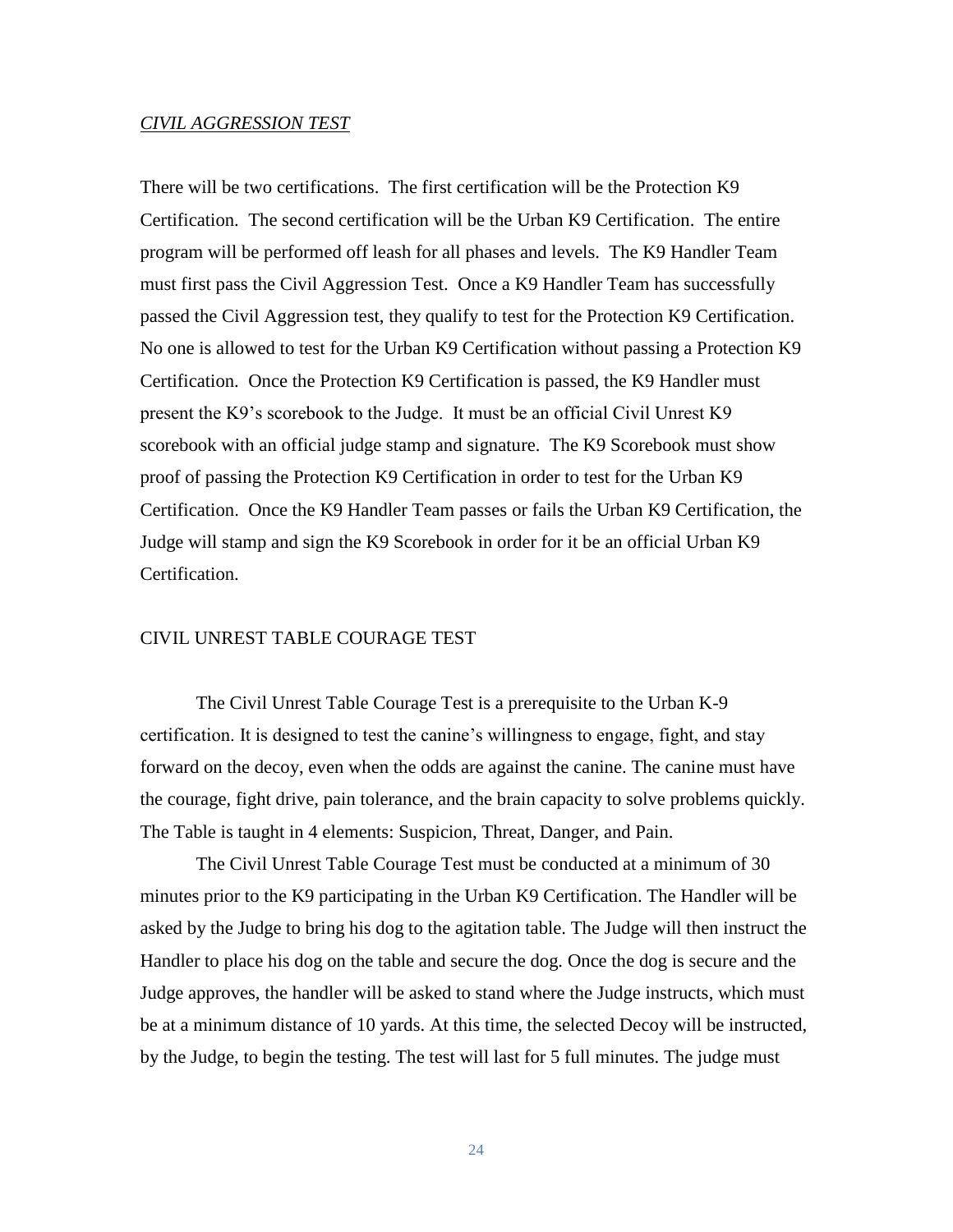inform the Decoy when each minute passes for the first 4 minutes, then at 4 minutes and 30 seconds, and count down the last 10 seconds calling an end to the test at 5 minutes.

#### DECOYS

Two Decoys are required for the test. One Decoy will perform the test; the other will assist. The assisting Decoy must have the tools/equipment ready and available to hand to the testing decoy. The equipment required will be no less than 2 differing sleeves, whip, clatter stick, rattle bottle, and a jug full of water.

When the Judge instructs the Decoy to begin the test, the Decoy must initially approach the table in a stalking manor. This means staring the dog directly in the eyes, show your teeth in a threating manor, and slow intentional steps. Once at the table, this is where the real pressure begins. The decoy must understand how to read a dog's stress levels, through body language and activity of the canine. At no time, shall a Decoy go beyond a dog's breaking point. The Decoy may make contact with the dog with their own limbs (Hands), clatter stick, whip, rattle bottle, water, and sleeves. The Decoy must always keep the canine's safety in mind. Once a Decoy is certified and is determined to be a National Level Decoy, He/She will be taught the remaining elements of the table test, such as a foot squeeze, flanking, tangling; etc.

#### PASS/FAIL

PASS: A canine will receive a pass, if he/she attempts to stay forward on the decoy, fights constantly, and doesn't show any flightiness, shyness, or avoidance. The dog doesn't necessarily need to be comfortable, but willing to work through the stress, unsureness, and pain.

FAIL: If at any time the Judge or Decoy sees the K9 about to shut down, the test must be stopped immediately and the K9 will receive a fail. If the Decoy or Judge notices any faultiness or in the case of accidental injury, the test will immediately be stopped and the K9 will receive a fail.

25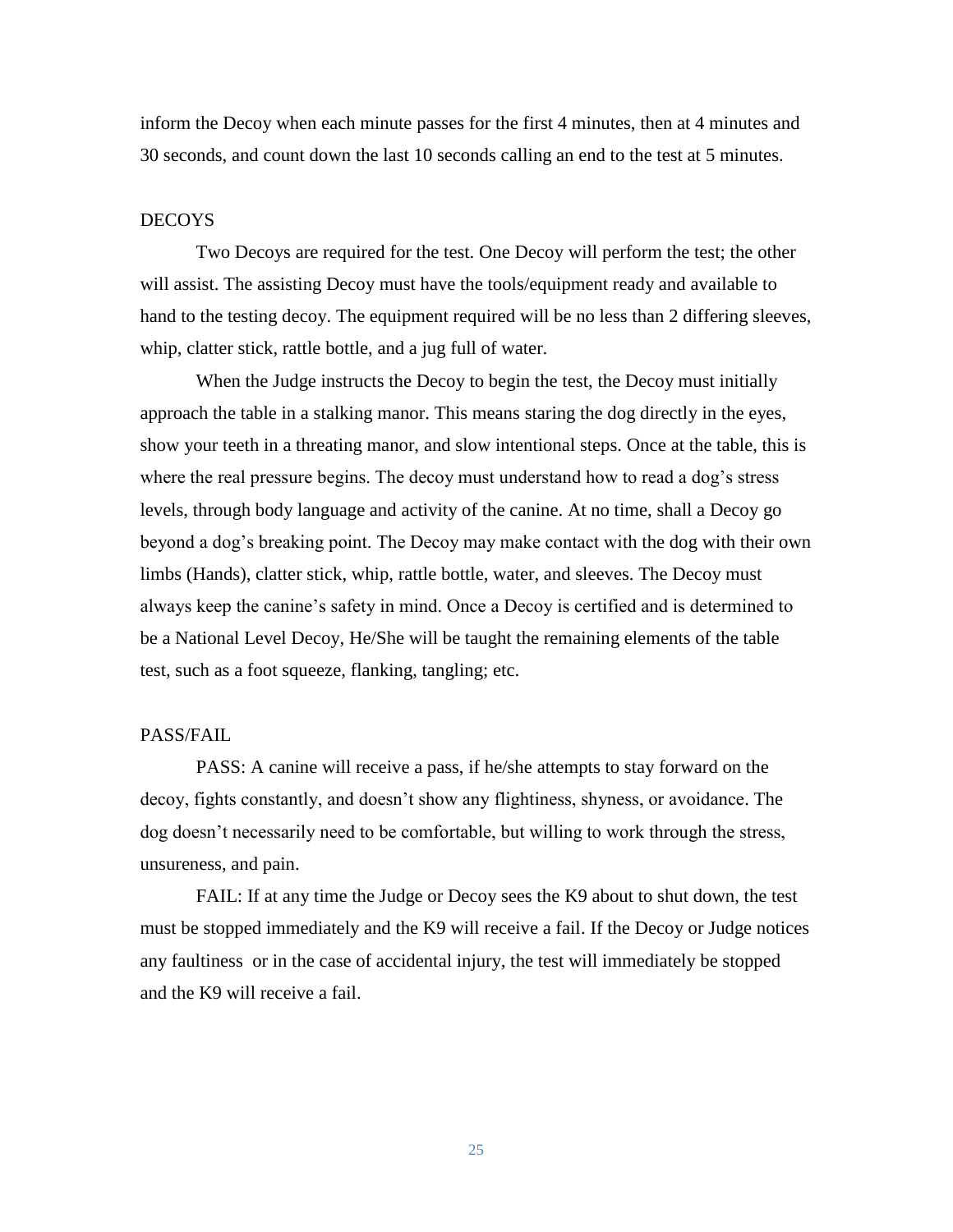Table Courage Test written by Mr. Shane Koster.

#### PROTECTION PHASE OF CIVIL UNREST

#### *HIDDEN SLEEVE ATTACK*

The Hidden Sleeve Attach is only for the Protection K9 Certification. The Judge can change the scenario during each certification. This exercise must have three components.

- 1. The K9 Handler Team is out for a walk (sidewalk, road, park, woods, city…). The walk consists of the Handler healing his K9 for no less than 20 yards. The Decoy, wearing only a hidden sleeve, will be armed with a .22 caliber revolver or baton behind their arm according to the instruction of the Judge. The Decoy will be approaching the K9 Handler Team from a distance.
- 2. When the Decoy is within 10 to 20 yards from the K9 Handler Team, the Decoy will bring out the gun, firing two rounds into the air or will bring out the baton and threaten to attack the K9 Handler Team. As the Decoy charges forward, the decoy will target the forearm with the hidden sleeve.
- 3. The K9 Handler Team is allowed to send the K9 to protect the Handler without the command of the Judge with a 10-second bite minimum / 15-second bite maximum. The K9 Handler must wait on the Judge to give the signal to command the K9. The K9 must execute an out and recall back to the Handler. The same Judge to Handler rules apply and the Decoy pressure is medium. The Decoy wears a hidden sleeve and if the K9 refuses to bite, the K9 fails. If the K9 bites but does not out and returns, the K9 fails. If the K9 bites, outs, and returns to the Handler, but is not in a stationary position within one yard of the Handler, the K9 fails.

## *SHORT ATTACK*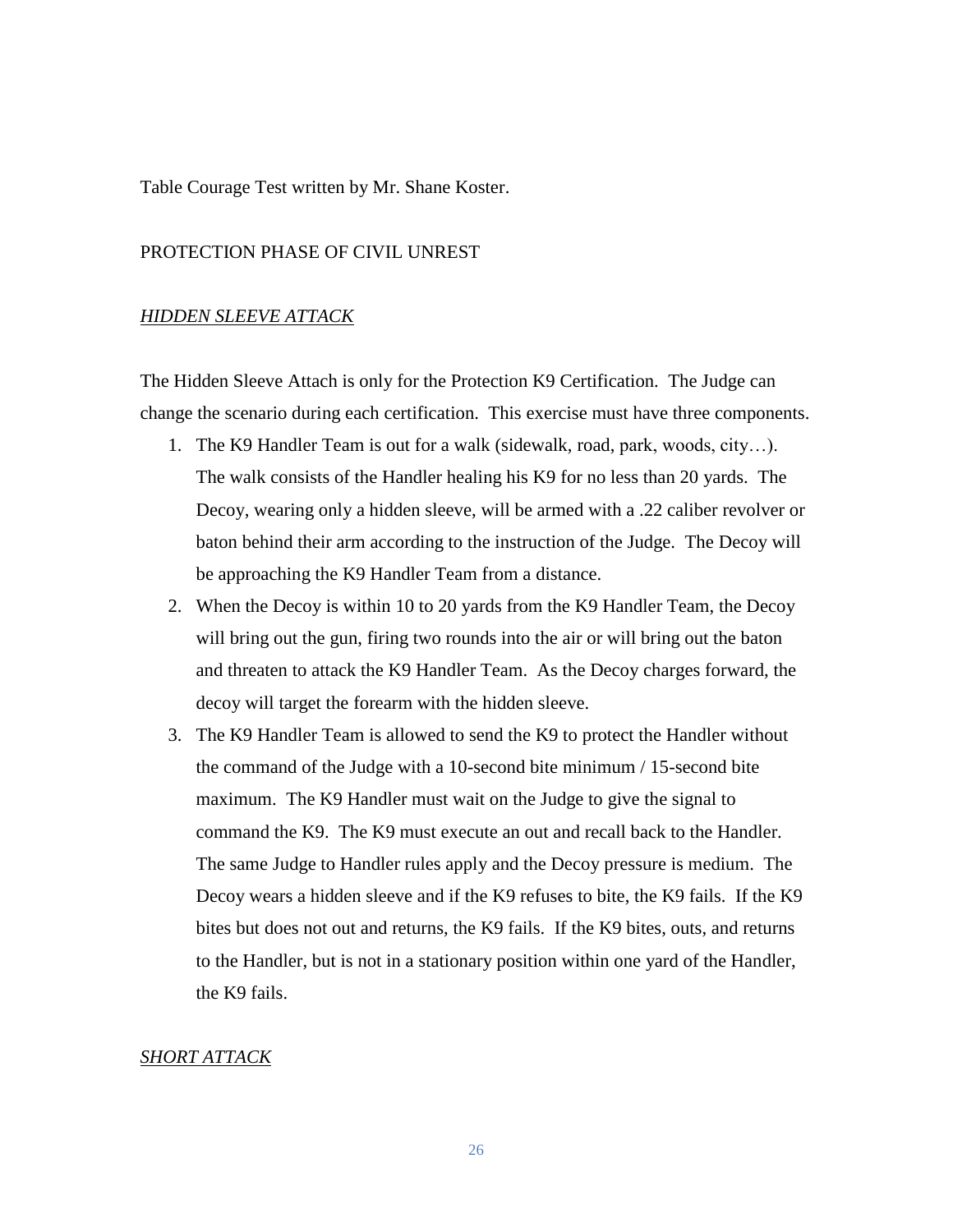The Short Attack will be a fleeing attack at a minimum distance of 20 yards and maximum distance of 30 yards. It will only be performed for the Protection K9 level. The K9 Handler Team will be assigned a starting point. The Judge will ask the Decoy to start the fleeing attack with no line pressure. The K9 Handler can command the K9 up to three times if needed and must not separate more than one yard from the Handler. The K9 must not leave before the Judge signals the Handler to send the K9 and the Handler gives the attack command to the K9. If the K9 leaves before the Handler gives the command, the K9 fails. The K9 must engage the fleeing decoy and must stay on the bite for a minimum of 60 seconds. If the K9 comes off the bite twice, the K9 fails. After 60 seconds of biting required has expired, the Judge will signal the Handler to give the command to out and guard the Decoy. The K9 must guard within one yard of the decoy. The Handler has up to three commands to make the K9 out and guard. The K9 fails if the exercise is not completed successfully.

Once the K9 outs the bite and guards for 10 seconds the Judge will signal the Handler to either go pick up the K9 on a heel away from the Decoy or recall the K9 back to Handler. The Handler can give the command up to three times. Once the K9 is back within one yard of the handler in a stationery position, the exercise ends.

Weapons allowed include:

- 1 Gallon Bottles
- Baton
- Gun fire .22 caliber

## *LONG ATTACK*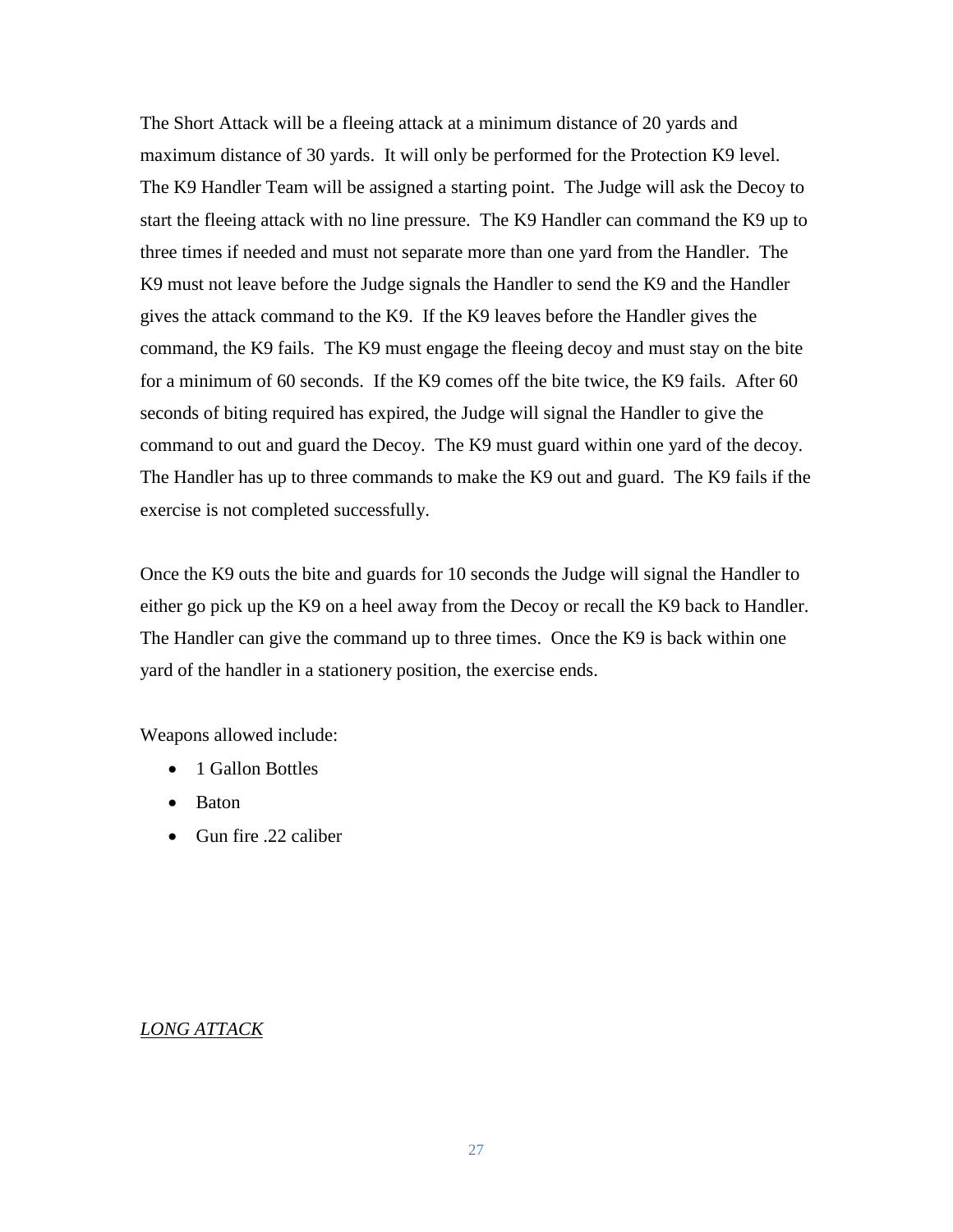The Civil Unrest Long Attack will be a frontal attack (face attack) at 150 yards. It will only be in the Urban K9 level. The K9 Handler Team will be assigned a starting point. The Decoy will stand at the 100 yard distance from the K9 Handler Team. The Judge will signal to the Decoy to begin the decoy work. The Decoy must make one attempt at the 100 yard line to pressure the K9 to leave early. If the K9 leaves early, the K9 fails.

Once the attempt is made, the decoy must leave the 100 yard starting line in five seconds. When the Decoy is at the 130-yard distance, the Judge will ask the handler to send the K9. The Decoy must speed up at the 130-yard distance and must face the K9 before the K9 bites the Decoy at the 150 yard distance. The decoy may use a stick across the shoulder blades in the entry or .38 caliber gun fire at the 100 yards and 120 yards distances. The Judge will always determine which weapon are to be used.

If the K9 refuses to bite, the K9 fails. If the K9 missed or fails to engage two times on the bite, the K9 fails. If the K9 misses once and refuses to bite for 15 seconds before biting again, the K9 fails. The K9 must bite for 60 seconds. At the completion of the 60 second bite, the Judge will signal the Handler to command the K9 to out and guard the decoy. The Handler has three command attempts to make the K9 comply or the K9 fails.

The Handler must be positioned 10 yards from the K9, between the starting point and the Decoy once the K9 outs and guards. The guard must be within one yard of the Decoy and between 10 and 15 seconds long in duration. At that point, the judge will signal the Handler to come and pick up the K9 with a heel command away from the decoy. The Handler is allowed up to three commands. Then the Judge will signal the completion of the long attack. This attack will be decoyed in a suit.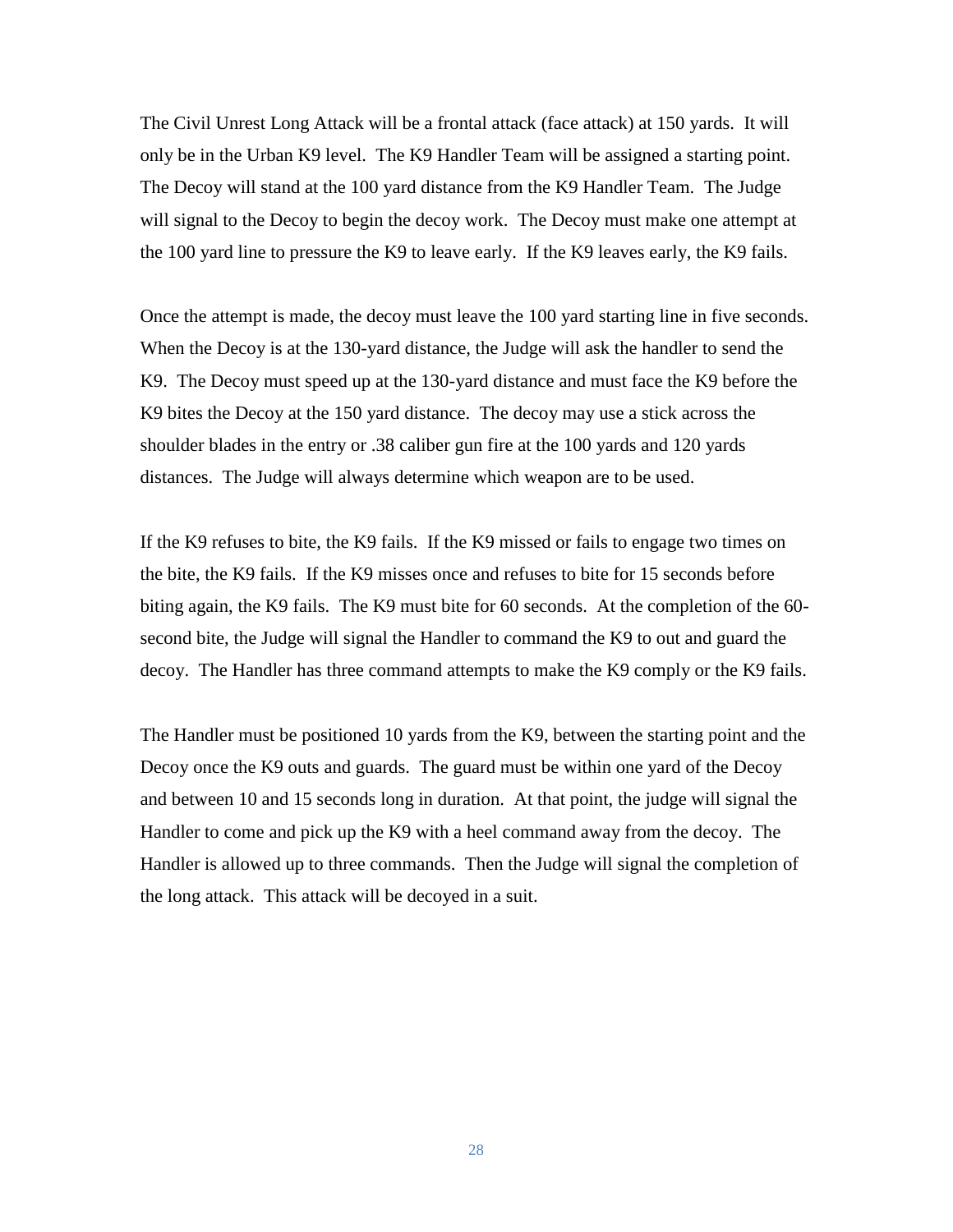#### *STOP ATTACK*

The stop attack for Protection K9 will follow the same rules as the Protection K9 short attack. The only difference will be that the K9 Handler must call back the K9 at the halfway point. At the 15-yard mark, the Handler will call back the K9 without the signal of the Judge. If the K9 bites the Decoy, the K9 fails. If the K9 returns immediately with one command, the K9 will be awarded outstanding.

The K9 handler will have three commands to make the K9 return within one yard of the Handler in a motionless position. If the K9 does not, the K9 fails.

The stop attack for Urban K9 will be exactly the same rules as the Urban K9 Long Attack with the exception of the K9 Handler calling back the K9 at 50 yards.

## *MUZZLE ATTACK*

#### (PROTECTION K9 MUZZLE ATTACK)

The K9 must execute a defensive muzzle attack in the act of protecting the Handler. It is up to the Judge on the design of the exercise. The K9 Handler Team must prove they can heel and the K9 must defend the handler for 20 seconds with the muzzle on. The K9 Handler must either call back the K9 or pick the K9 up with a heel command. The same Judge and Handler rules apply. In all muzzle attacks. The K9 must wear a prong collar with a three foot tab leash. The handler is not allowed to touch the leash. It will only be used in case if the muzzle accidently comes off.

The Judge must order the Decoy and the Handler as to when to start, when to stop muzzle fighting with the Decoy, and when to out and guard or out and return. The Handler gets three commands every time the Judges gives an order. The Decoy work is always done with a hidden sleeve and one decoy. The decoy will not be allowed to use any weapons.

#### (URBAN K9 MUZZLE ATTACK)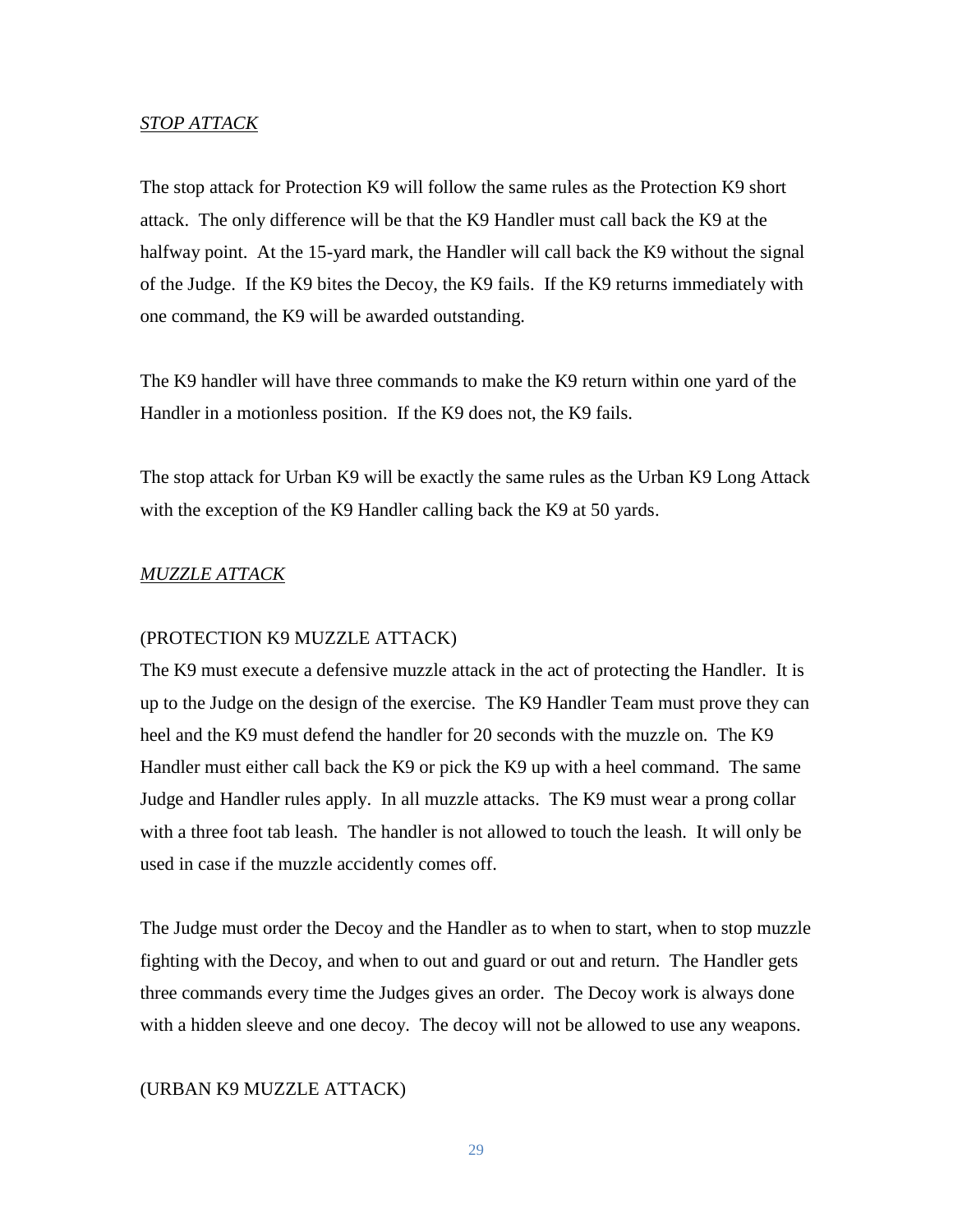The rules are exactly the same as the Protection K9 Muzzle Attack with the exception of being a short search scenario. It will be an offensive use of the K9. The K9 must be used as a Police K9 working an actual search in the streets, wooded area or building while wearing a secured muzzle. Each scenario will change according to the Judge. The Decoy rules are the same, except the decoy can use the 5-gallon bottles or multiple 1-gallon bottles as weapons. The bottles can be used during the 20-second muzzle fight. The Decoy's redline must not be crossed while using all weapons.

#### *FIND AND BITE THE MAN*

The Judge will design a scenario that is realistic to searching and tracking of the decoy and they will consist of three types of realistic police K9 find and bite the man scenarios.

- 1. Vehicle Pursuit and Vehicle Abandonment; a fleeing suspect (decoy) into a track, into a wooded are search not to exceed two acres, but not less than one acre of land. The track is not to exceed 100 yards. Five minutes time limit.
- 2. A wooded area search no less than one acre and not to exceed two acres. Five minutes time limit.
- 3. A window jump of 4' or 6' to enter the building search with the lights turned off using .38 caliber gunfire. Five minutes time limit.

One of the three scenarios will be chosen by the Judge. The K9 must search intensely to find the man and engage him with no hesitation. Once the K9 bites the Decoy, he must bite for a minimum of 60 seconds. The K9 must demonstrate he can out and guard on command from the Handler.

The same Judge and Handler rules apply. The Decoy must always wear a suit. The Judge will only use gun fire in the building search scenario. The other two scenarios will not use weapons. For all of the find and bite the man scenarios, the level of opposition from the decoys will be minimal. Gunfire will only be used once after the bite in the building search with minimal opposition. The decoy can moan and groan in pain. If the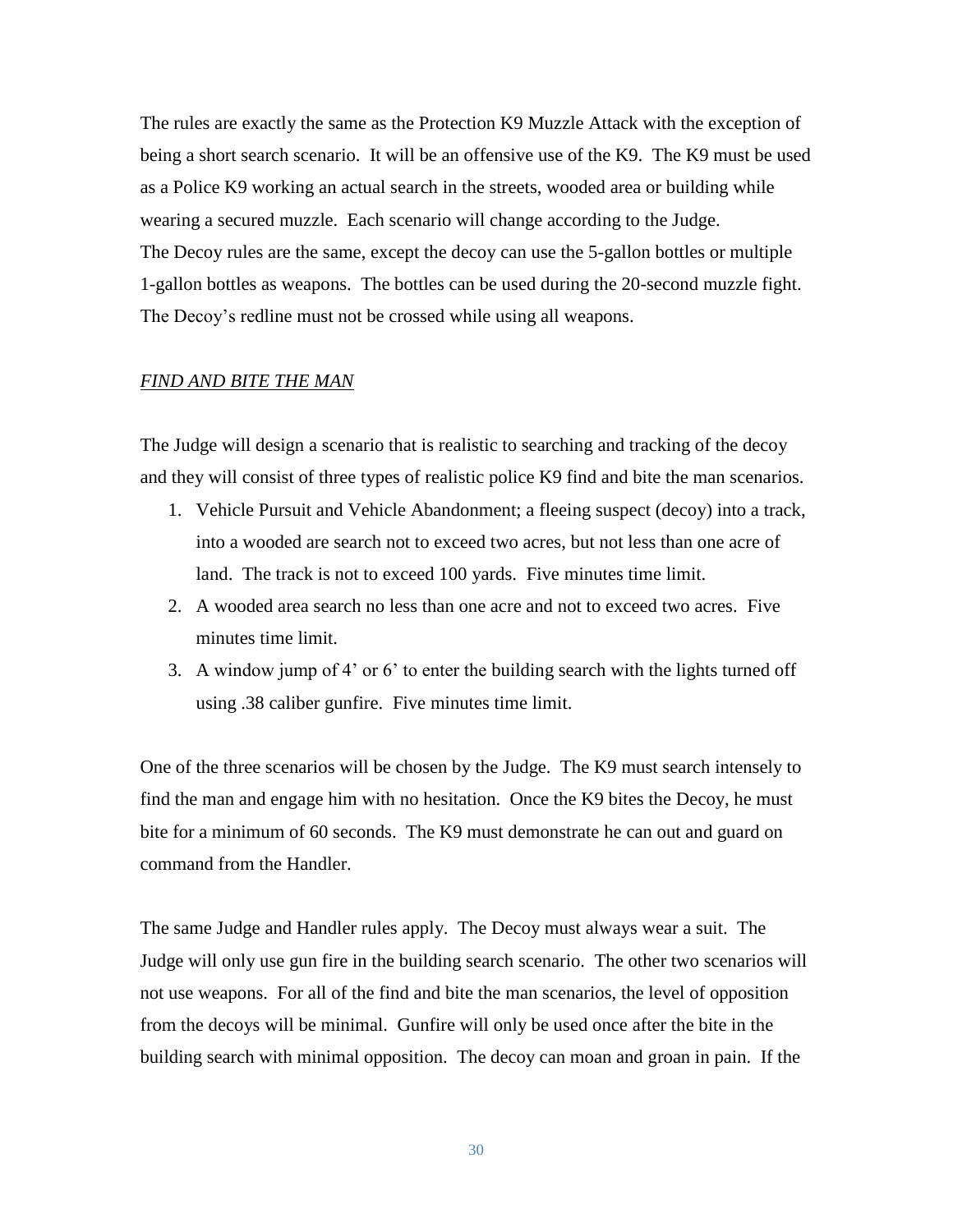K9 cannot find the man, or find the man within the allotted time, and refuses to bite or comes off the bite twice, the K9 fails.

## *DEFENSE OF HANDLER*

#### (PROTECTION K9 LEVEL)

The K9 must demonstrate that it can be social and protect the Handler in a basic conversation scenario, working defensively as a personal protection K9. The decoy will always be in a suit. The Judge will change the scenario for every certification. The scenarios must have four components.

- 1. A conversation with a departure between the K9 Handler Team and the Decoy.
- 2. A short walk, no longer than 20 yards, with a sit down greeting and departure of the decoy.
- 3. The Decoy Attack on the K9 Handler Team with a 30-second bite to include an out and guard (5-second guard).
- 4. An option to call back the K9 at a distance of 10 yards or pick up the K9 with a heel command.

The same Judge and K9 Handler rules apply. The Decoy level of opposition is medium. The Decoy weapons allowed are the one-gallon bottles. If the K9 refuses bite or protect the Handler when the Decoy attacks, or if the K9 bites when it is not supposed to bite, the K9 fails.

#### (URBAN K9 LEVEL)

The K9 must demonstrate that it can protect the Handler in two police K9 scenarios.

- 1. The Police K9 Officer (K9 Handler) is attacked during a vehicle stop.
- 2. The Police K9 Officer (K9 Handler) is attacked during a suspect arrest scenario.

The Judge will choose one of the two scenarios and will change the scenario during every certification. The scenario must have four basic components.